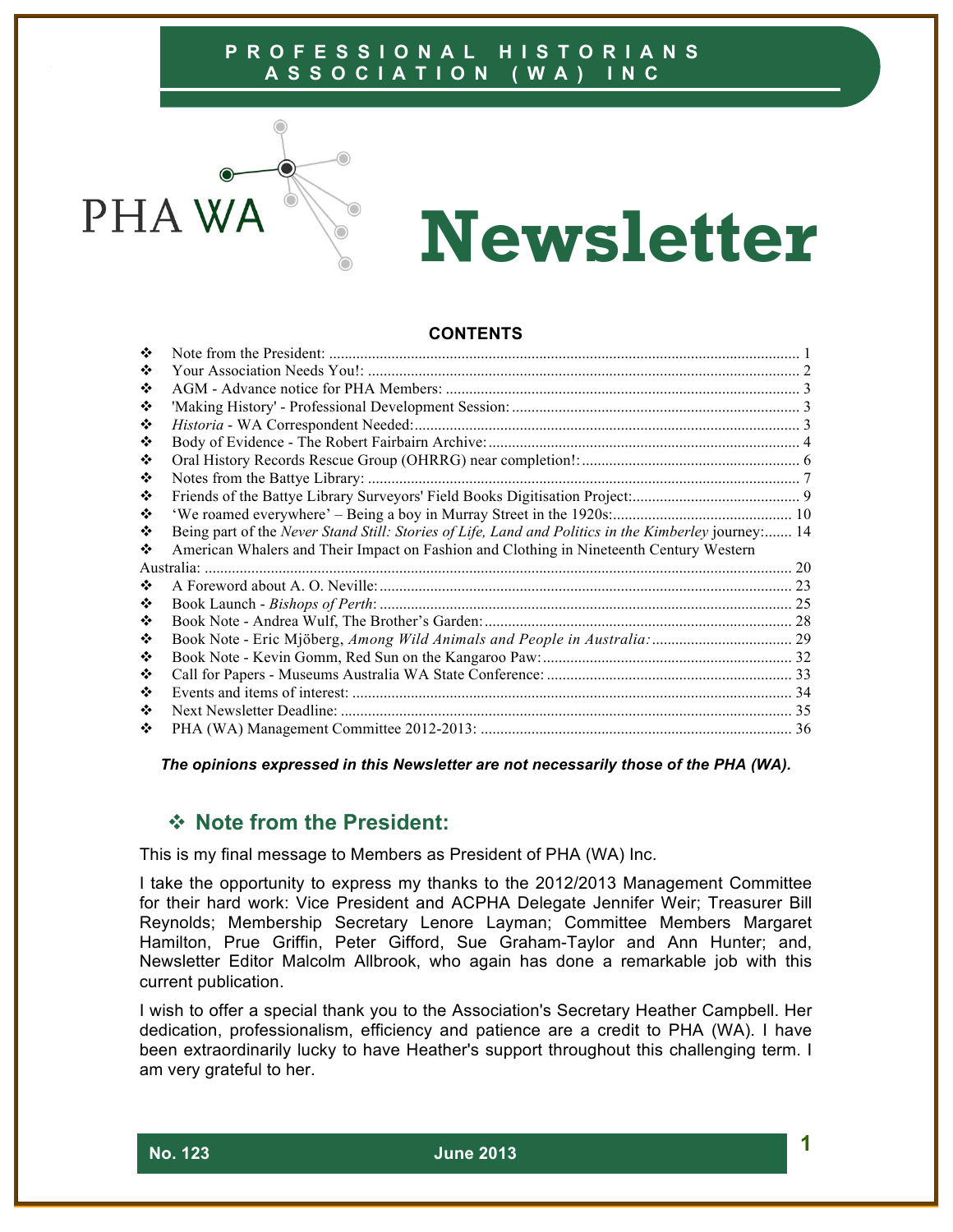Although I will not be renominating to the Management Committee in 2013/2014, I plan on remaining involved and continuing to be an active Member in the Association which has given me so much, both professionally and personally, over the last 12 years.

For all 12 of those years I have served on the Management Committee in various roles, including two terms as President.

I therefore know how vital it is to have PHA (WA) Members come forward and be willing to share a minimal amount of their time to give back to the Association from which the have benefited. Benefits like the group insurance policies. These would not exist if there were no one to manage them on our behalf.

I realise I have made much of this issue in recent years, yet the Association has still operated. Be clear, it has only done so because the same Members volunteer againand-again to do what must be done. A number of these people have now served the maximum time (four years) allowed by the constitution and have advised they will retire from the Management Committee at the August AGM. This was explained at this time last year.

I am sure I do not have to warn Members of the potential difficulties this can cause as it will mean there will be a number of vacancies on the Management Committee; several of which will be Executive positions.

The responsibility of running PHA (WA) is the obligation of all Members.

That includes you.

Should no Members make a commitment to ensure its future, I will, with much regret, be forced as per **my** responsibilities to investigate and implement the winding up of the Association.

I truly hope this will not be one of my last tasks as President.

*Kris Bizzaca MPHA*

# ! **Your Association Needs You!:**

Nominations are now open for the PHA (WA) Management Committee for 2013/2014.

The Association will only continue to function if its Members work for it as much as it does for them.

Contact Kris Bizzaca to find out more.

Nomination forms are available via hgmessina@bigpond.com

Forms must be received by 5pm, Friday 2 August 2013.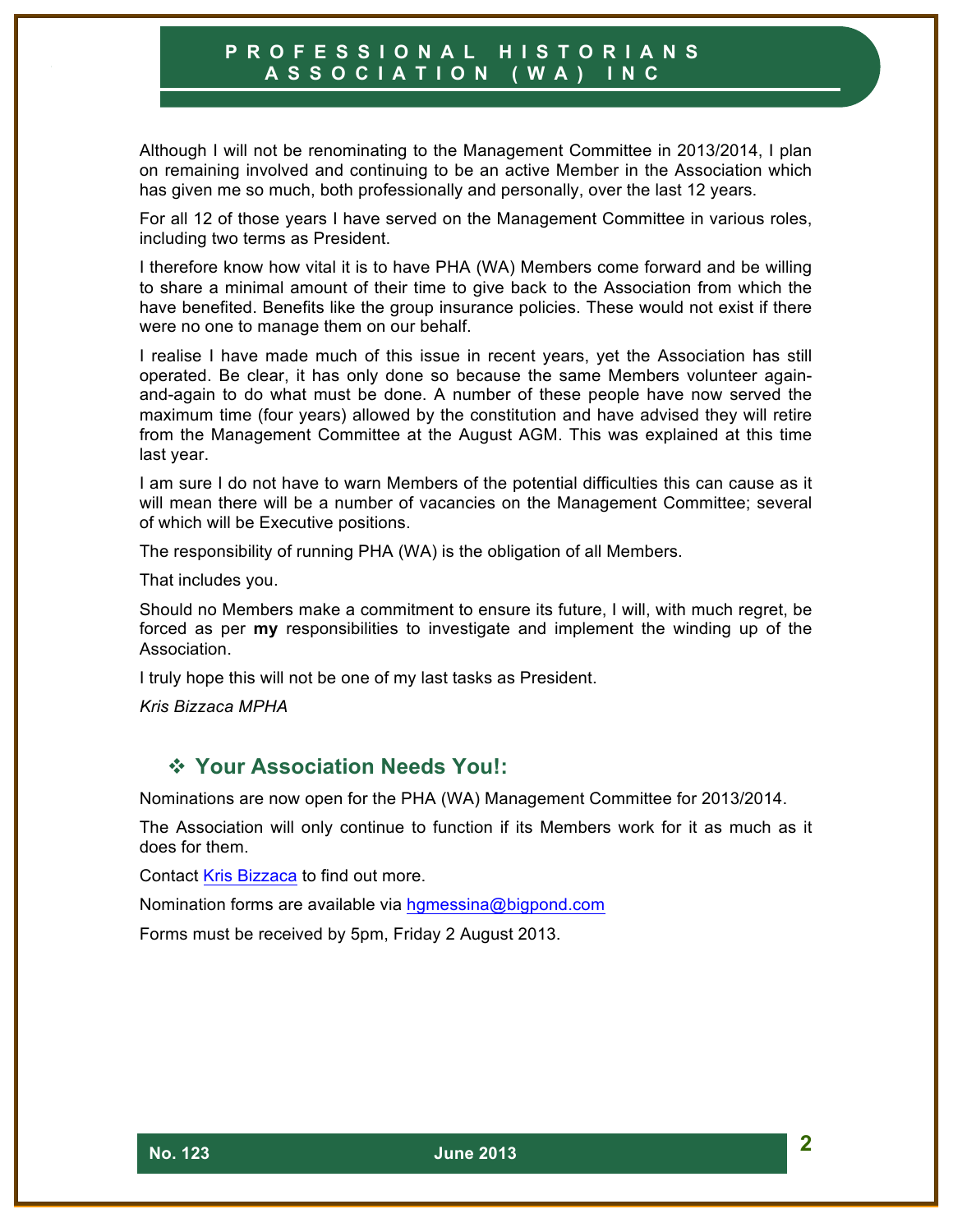## ! **AGM - Advance notice for PHA Members:**

Advance notice is given for the 2013 AGM of PHA (WA).

**When:** 11.45am arrival for 12noon start, **Sunday 11 August 2013**

**Where**: Great Southern Room, State Library of WA (Courtesy of the State Librarian)

AGM proceedings will be followed a Professional Development session starting at approximately 1pm.

We encourage you to attend this function and take the opportunity to meet the Management Committee of PHA (WA).

# ! **'Making History' - Professional Development Session:**

The Management Committee encourages all Members to add the following dates and events to their diaries:

This year's AGM proceedings will be followed by a joint PHA (WA) and OHAA (WA Branch) Professional Development session.

**When**: 1pm arrival to approximately 5pm, Sunday 11 August 2013

**Where**: Great Southern Room, State Library of WA (Courtesy of the State Librarian)

**Topic**: Making History

There was a time when history was presented only in book form or perhaps in panels on the walls of a museum. That is no longer the case!

Art, film, theatre, the web, and smart phone and tablet apps are just some of the methods now used to engage the community with the past.

The speakers in this session will challenge and inspire us in the ways they use and present history as well as discuss their experiences and the various issues involved in their rendition of the past.

Afternoon tea will be provided free of charge. A full program will be circulated soon.

#### ! *Historia* **- WA Correspondent Needed:**

PHA (WA) is seeking a Member who can contribute on behalf of the Association to ACPHA's e-bulletin, *Historia*.

The task is not onerous. The newsletter is published quarterly. Written pieces are approximately 500 words in length and submitted in a word document. Images are welcome, and bullet points and hyperlinks may be added.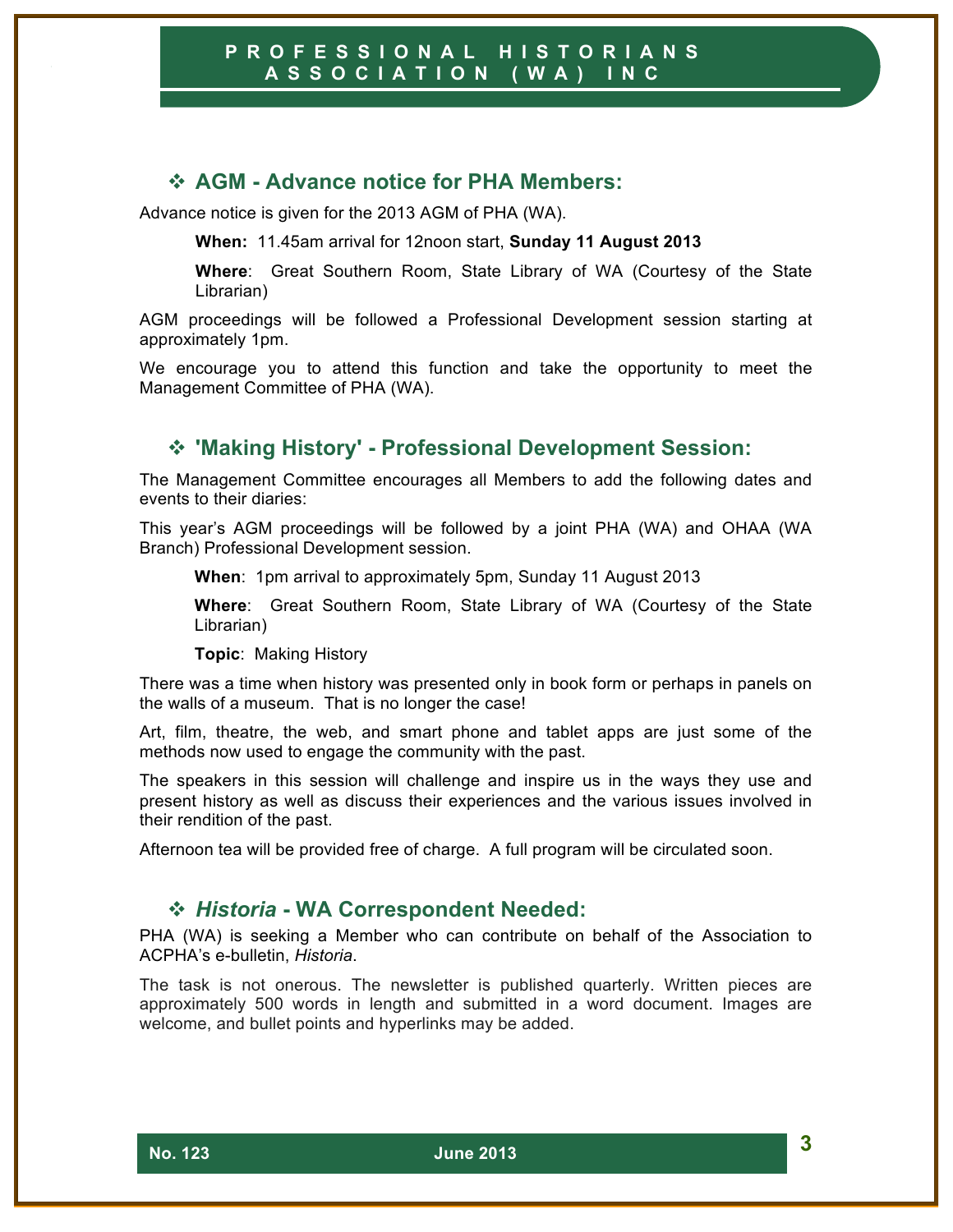Aiming to share information as well as promoting all PHAs and the wider history community, the newsletter will give the wider history community a better insight into our work as professional historians.

Topics for articles can include recent publications and work, industry news, resources or other useful tools like websites, member profiles, etc.

To discuss the role of WA correspondent in further detail, please contact Kris Bizzaca.

## ! **Body of Evidence - The Robert Fairbairn Archive:**

As part of the recent WA Heritage Festival and Law Week, the State Library of Western Australia Foundation in partnership with the State Library of Western Australia hosted two events based around the recently acquired Robert Fairbairn Archive; a public lecture and an exclusive viewing aimed at Law professionals. This significant collection was purchased by the State Library in November 2012 and is currently being processed and catalogued by library staff.

Robert Fairbairn enjoyed a long career in the civil service of early colonial Western Australia, and was employed as a magistrate in various areas across the state from the Kimberley through to the south west. He married twice, first to Fanny Taylor, then to Frances Sarah Bussell. The items in the collection paint a fascinating picture of two Western Australian pioneering families.

The archive contains a wealth of information about the early social and professional life of WA with 2900 letters written to and from Fairbairn along with 10 of his diaries. Journals, official records, maps, photographs, drawings, sketches and personal items are also a part of the collection. Researchers into Western Australia's early colonial life will find this archive's contents will add valuable detail and background to their studies.



Robert French, Chief Justice of the High Court of Australia, delivers the keynote speech. (Image by State Library of WA Foundation with Photographer: C. Hyland.)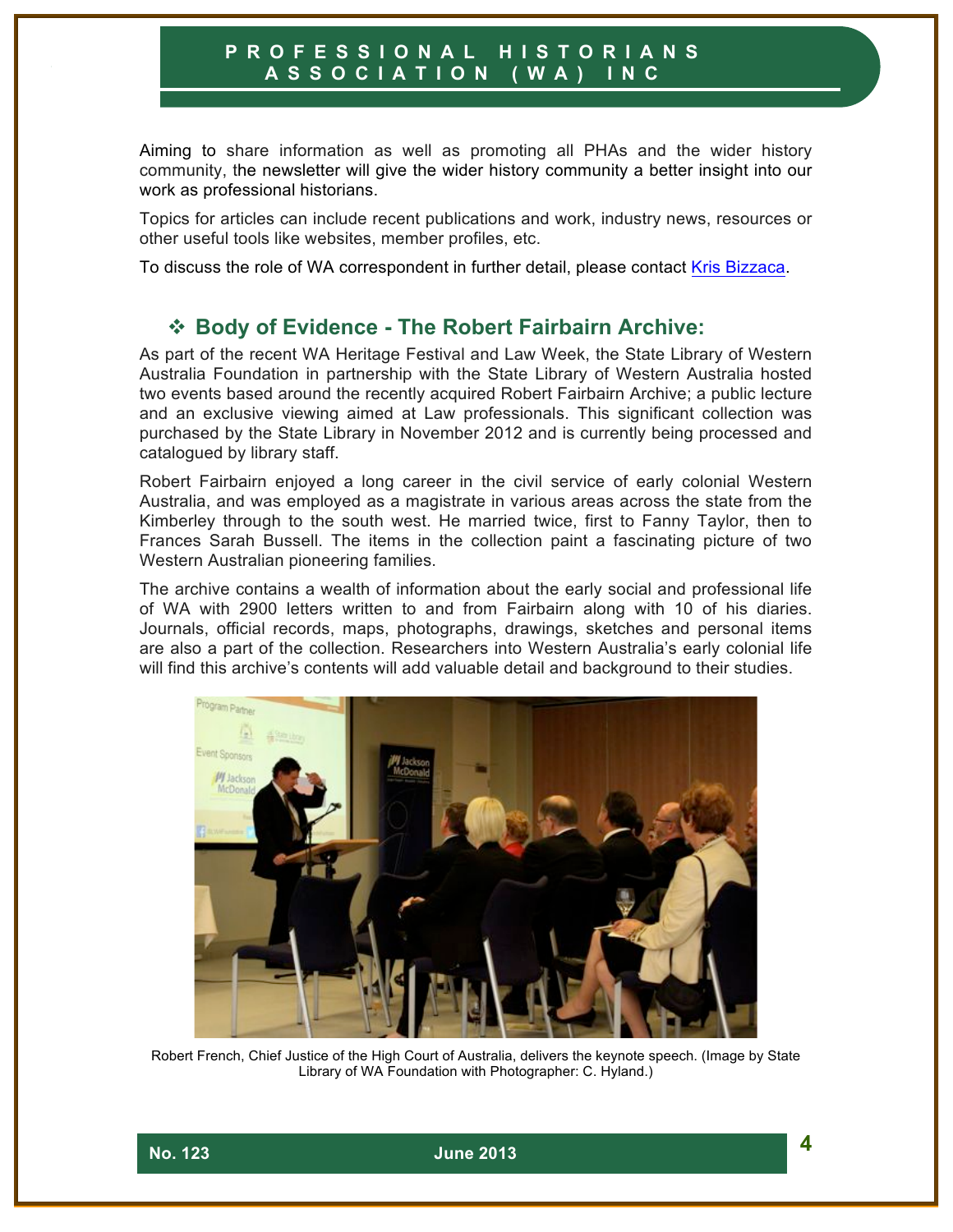On Monday May 13, a public lecture was conducted in partnership with the Law Society of Western Australia and the ARC Centre of Excellence for the History of Emotions. At this function, held in the State Library Theatre, the audience was treated to a comprehensive overview of this large and diverse collection through a presentation by Dr Joanne McEwan from the School of Humanities at the University of Western Australia. Dr McEwan gave a compelling talk focussing mainly on the personal letters, diaries and journals of Mr Fairbairn, highlighting noteworthy incidents and anecdotes revealed by the examination of these documents.

At the second event, held on Thursday May 16, the Fairbairn Archive was again the centre of attention for those in the legal profession, along with a presentation by special guest, the Honourable Robert French AC, the Chief Justice of the High Court of Australia. Guests, who included His Excellency the Governor of Western Australia, were treated to a viewing of some of the items in the collection. The State Library's specialist staff in the conservation and preservation areas offered insights and commentary on the skills and special techniques required to handle and treat these precious objects. Specialist historians gave an alternative perspective with the provision of background information on the contents and significance of the collection.

This was followed by a special presentation by Justice French, who remarked that the collection was 'a cornucopia of engaging historical detail.' He pointed out that collections such as the Fairbairn archive provide an insight not only to the social history of the times, but allow 'members of the legal profession and the judiciary of years past [to] speak to us with living voices beyond the bounds of their own mortality.'



Peter Handford (Law Society of Western Australia), keynote speaker, Dr Joanne McEwan (University of Western Australia), Conrad Crisafulli (Chair of the State Library of WA Foundation) and Dr Sarah McQuade (Director, Discovery and Learning, State Library of WA) pictured at the conclusion of the public lecture. (Image by State Library of WA Foundation with Photographer: C. Hyland.)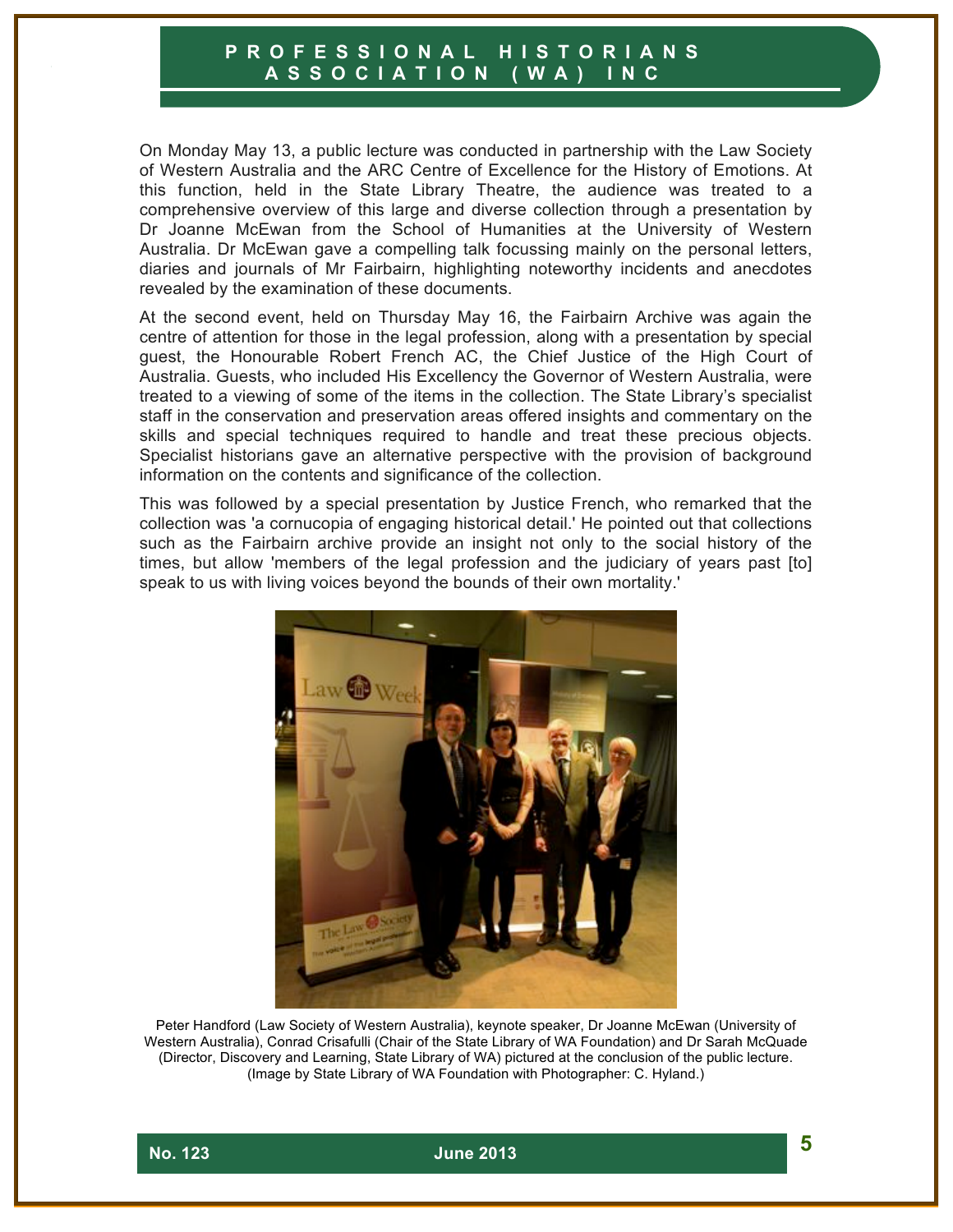Justice French congratulated the State Library of WA and the State Library Foundation on the acquisition of and promotion of this significant collection which he said will lead to 'an understanding of our legal and wider social history.'

Feedback from these events already indicates that the diversity and magnitude of the Fairbairn Archive has captured the interest of students from a number of disciplines. When the collection is ready for release to the public, the State Library anticipates considerable demand for access to its contents.

*Anne Chapple, Partnerships Co-ordinator, State Library of WA Foundation*

# ! **Oral History Records Rescue Group (OHRRG) near completion!:**

The Project has been a tremendous success and has seen the preservation by digitisation of over 6000 interviews (11,550 hours), 180 interviews available online through the State Library of WA's catalogue as well as providing digital copies to a number of historical groups and public libraries of their oral history collections.

Here is a selection of some of the unique stories that are now available online. These interviews have a regional theme, and recount lives and industries in the North Eastern Goldfields, South West and North West of WA.

- **Don (Donald) Evans** was interviewed for a collaborative project Family and Working Life in the North Eastern Goldfields - A Social History of Gwalia and Leonora WA 1890 to 1990. Don describes everyday life in the mining town of Gwalia in the 1930s, where he grew up in a household of ten. He recounts family dinners, which included eating kangaroo, rabbits, pigeons, and offal, as well as his mother making crib in the tin boxes for his father and brothers to take down the mine. Hurricane lamps, candles and Coolgardie safes were normal household items, and all water was carted from the nearby mine. He recounts school life, running barefoot and camping out with just a blanket to keep warm. During the war he remembers community members rounded up to be interned, having air raid drills, and the death of his brother in New Guinea. This interview provides an insight into the tough living conditions that existed in remote outback mining towns. (OH3562/22)
- **Bill (William) Miller** owned and operated a seafood-processing factory at Port Samson in Western Australia. He arrived in Port Samson during World War II, with a population of six, no water or power supply, no shop or services - the isolated community relied on the State Shipping Service. Living in a tent on the beach, he survived on one bucket of water a day. Bill had a very long and varied career. He was a pioneer in the Nickol Bay prawning industry and also trawled in the Gulf of Carpentaria and Exmouth Gulf. He was involved in charter work for off-shore oil exploration companies and iron ore companies, and was a master pearler, taking shell in the wild. In addition to outlining his own career, which is a saga of hardship and effort, prosperity and decline, that is quite remarkable, his story is a vivid portrayal of post-war development of the north-west. (OH2266/45)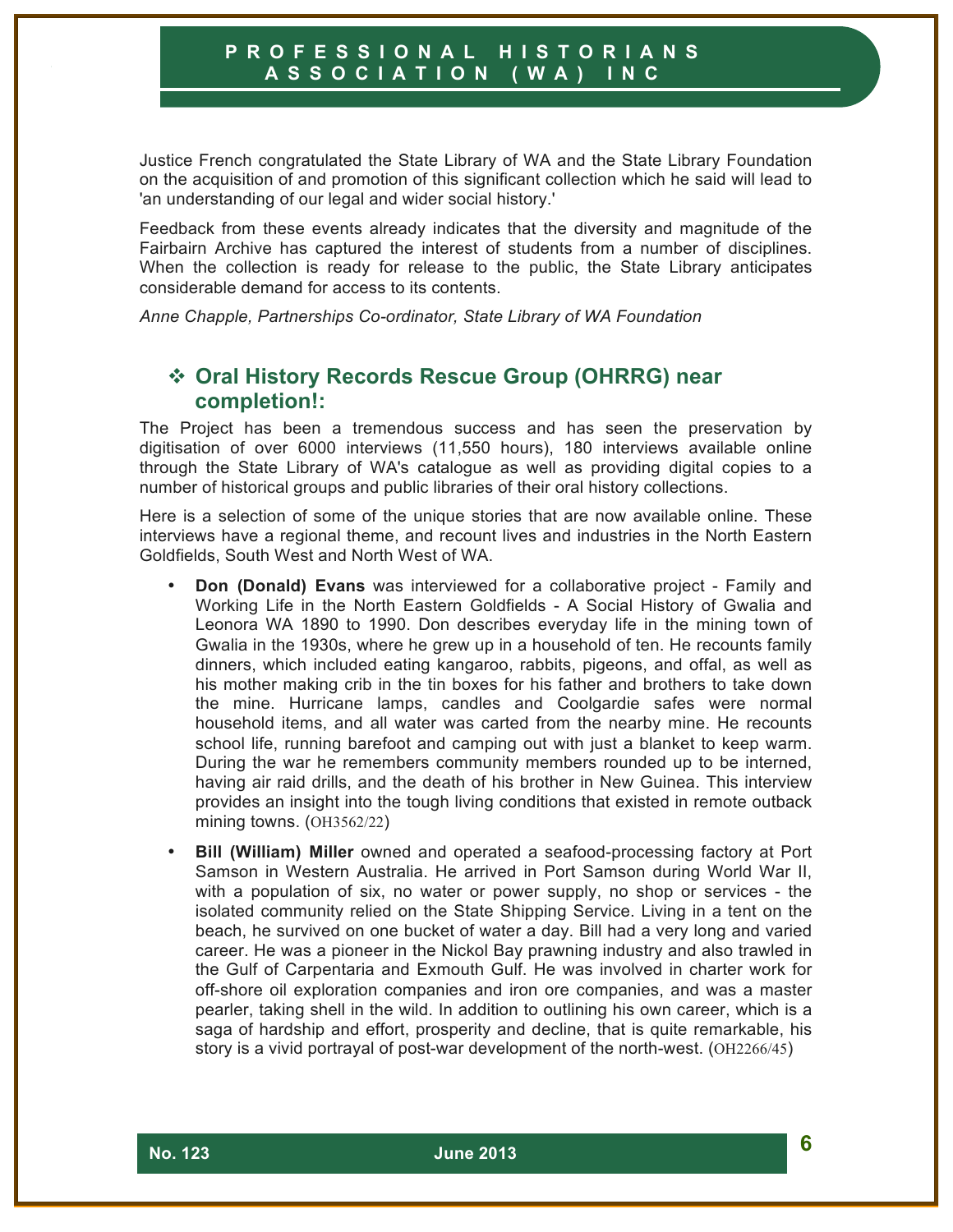• **Fred Swarbrick** born in Albany in 1911 entered the fishing industry in 1926 with his father and brother. His maternal grandparents were the first permanent European residents at Emu Point, and he recounts early life in the area. He recalls in detail the boats, nets, methods and practices they used, but also talks about the flora and fauna of the Emu Point area, especially the bird and marine life of Oyster Harbour and the south coastal region. He speaks about a rich and varied natural environment and makes reference to swans, parrots, seals, oysters, crabs, and cockles, but also talks about chasing whales, the flying habits and size of albatross, spotting large sharks and recounts the plentiful fish species. This interview gives a good description of the fishing industry and the natural environment in early Albany. (OH2266/34)

*Contact: Lee Blackford: Project Manager: OHRRG*

# ! **Notes from the Battye Library:**

#### **Exhibitions**

*From War to Remembrance – a Living History of the RSL* is a collaboration between the RSL and the State Library and is funded by Lotterywest. It was opened in the State Library exhibition area on Friday 19 April by Ben Elton. In 1916 some returned servicemen from the 11th Battalion met to form an association to look after the interests of returned servicemen in Western Australia. This eventually became the RSL and the exhibition tells the story of returned soldiers and their families after the wars and examines the themes of commemoration, defence and repatriation. Featuring never before seen material from the RSL, the Fremantle Army Museum and the State Library, plus an installation of poppies in the Nook by Smash Creation of Albany, the exhibition runs until 30 June.

About 200 guests were present at the opening, including the Lord Mayor of Perth, Lisa Scaffidi; the President of the WA Branch of the RSL, Graeme Edwards; the Minister for Emergency Services, Corrective Services and Veterans, Joe Francis; the CEO of the Western Australian Museum, Alec Coles; and the CEO and State Librarian, Margaret Allen. Ben gave a speech which was both humorous and moving and the guests were treated to a playlet involving a dialogue between Herbert Brayley Collett (President of the WA Branch of the RSL 1925-1930 and Senator 1933-1945) and Mrs Jean McKinlay (founder of the RSL Women's Auxiliary), which was enjoyed by all.

The next exhibition at the State Library, *Majority Rules*, opens on 5 July, and is about State and Federal elections in Western Australia.

#### **Recent Acquisitions**

Some recent interesting acquisitions of the State Library include: a collection of images of multicultural groups in WA by Louise Whelan, an award winning documentary photographer; the diaries of Robert Cecil Clifton 1874-1930; a collection of letters, mostly written to H A Lightfoot, Mines Dept, 1893-1948; the Habgood papers; papers of the Roe family 1912-1932; papers of E W Doncaster; 7 photographs of the goldfields 1891-1896; the Barbara Pickernell historical photograph collection of Ravensthorpe, Newdegate and the Lloyd family 1920s; an 1840 sale of land to William Storrs; stereoscopic views of the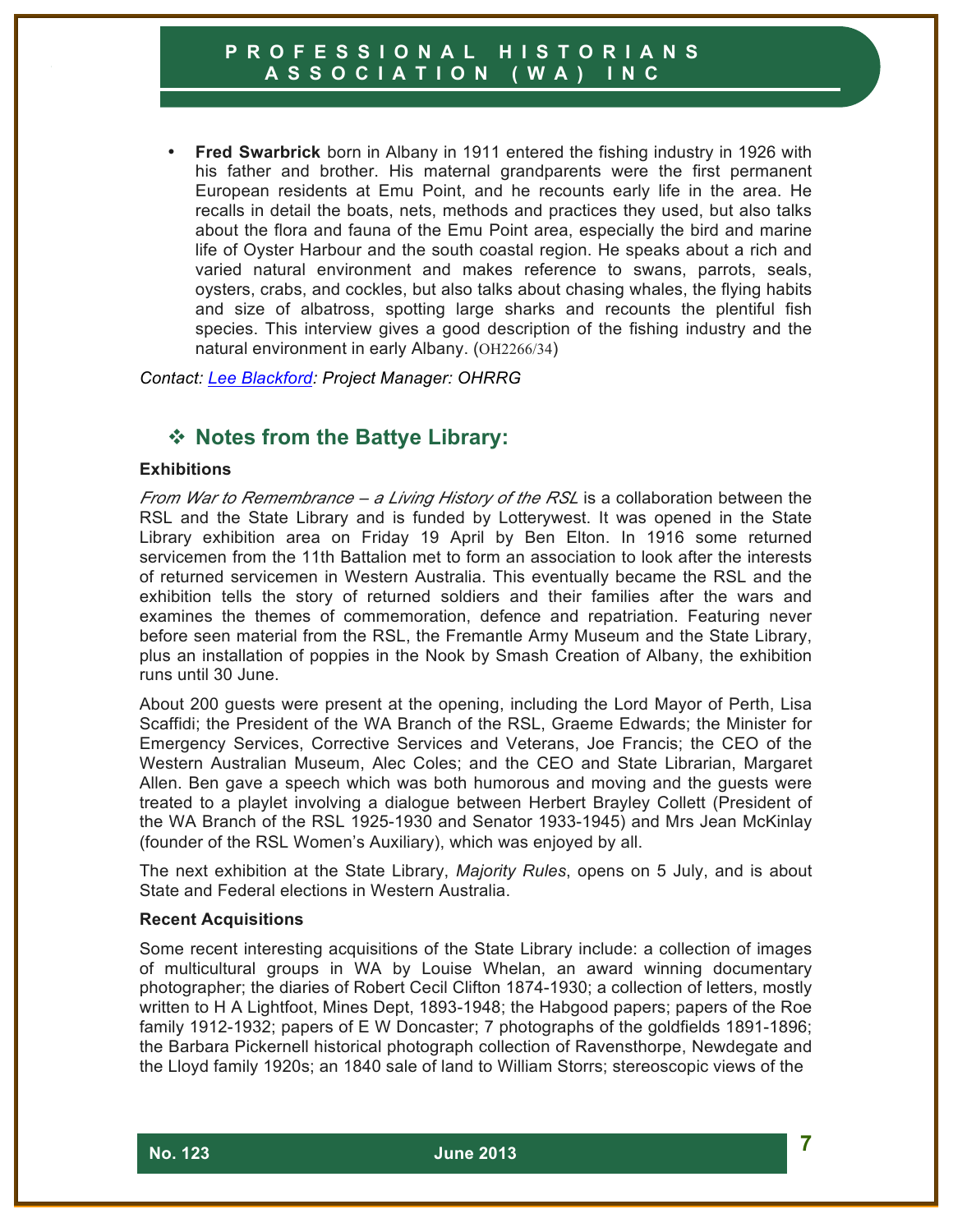caves of the south west around 1905; the Jamieson Brown collection of manuscripts; the papers and photographs of Laurie McCallum of Dampier and Paraburdoo in 1970; the Bob Nelson collection of photographs of Dampier 1967; the papers of Arthur Gordon Markey relating to his surveying work in 1927; a digital copy of a sketchbook of watercolours by Edward Townley Hardman in 1883; a letterbook of Abraham Moise Josephson; letters in German from Gustave Dahmer to his wife 1944-1945; diaries of Adrian Netterville Davies, a railway and tramway engineer, 1895-1940; a collection of photographs, plans and other archival material from Australia post; a collection of contemporary and archival photographs, oral history and a journal involving Indigenous family and place in the mid-west from Joe Mallard; and photographs of Liveringa and Camballin Stations showing rice growing in the 1950s.

#### **Family History Week**

National Family History Week 2013 will be celebrated at the State Library from 6-8 August. Topics include: online historic newspapers, researching your house history, tips for effectively searching the State Library catalogue and website, tracing the Samson family through a house museum, digitised treasures from the heritage collections, late 19th and early 20th century migration of domestic servants to WA and much more. Please check the State Library website under What's On – Family History – National Family History Week 2013 for more details.

#### **Eresources**

The latest Library subscription eresource is *Discovery*, which is currently on trial. *Discovery* is the new search feature for the vast collections of the UK National Archives at Kew and, while Discovery is freely searchable on the Internet; this subscription allows State Library members to download digital content free of charge. Digital content includes: Victorian prisoners' photograph albums 1872-1873; wills, e.g. pre-1858 wills proved in the Prerogative Court of Canterbury; Army records, e.g. British Army nurses' service records 1914-1918 and British Army war diaries 1914-1922; Navy records, e.g. Royal Navy ratings' service records 1853-1923; Merchant Navy records, e.g. Royal Navy Reserve service records 1860-1955; and Air Force records, e.g. Royal Air Force officers' service records 1918-1919. *Discovery* can be accessed at home by clients with a State Library Mylibrarycard.

#### **Walmajarri Language Stories Project**

The State Library has recently digitised a collection of 65 stories from the Kadjina Aboriginal Community, written and illustrated by children, teenagers and adults, featuring Walmajarri, Kriol and English translations of the works. They were written from 1998- 2002 by members of the Wulungarra School's Literature Production Centre and each book is fully digitised, with permission from the authors, artists and Kadjina community members. Kadjina Aboriginal Community is located just over 100km south of Fitzroy Crossing. Wulungarra School has been operating as an independent school at Kadjina since 1997 and the books are part of a larger partnership between the school and the community to promote Walmajarri culture, language and art as a way of maintaining and strengthening knowledge.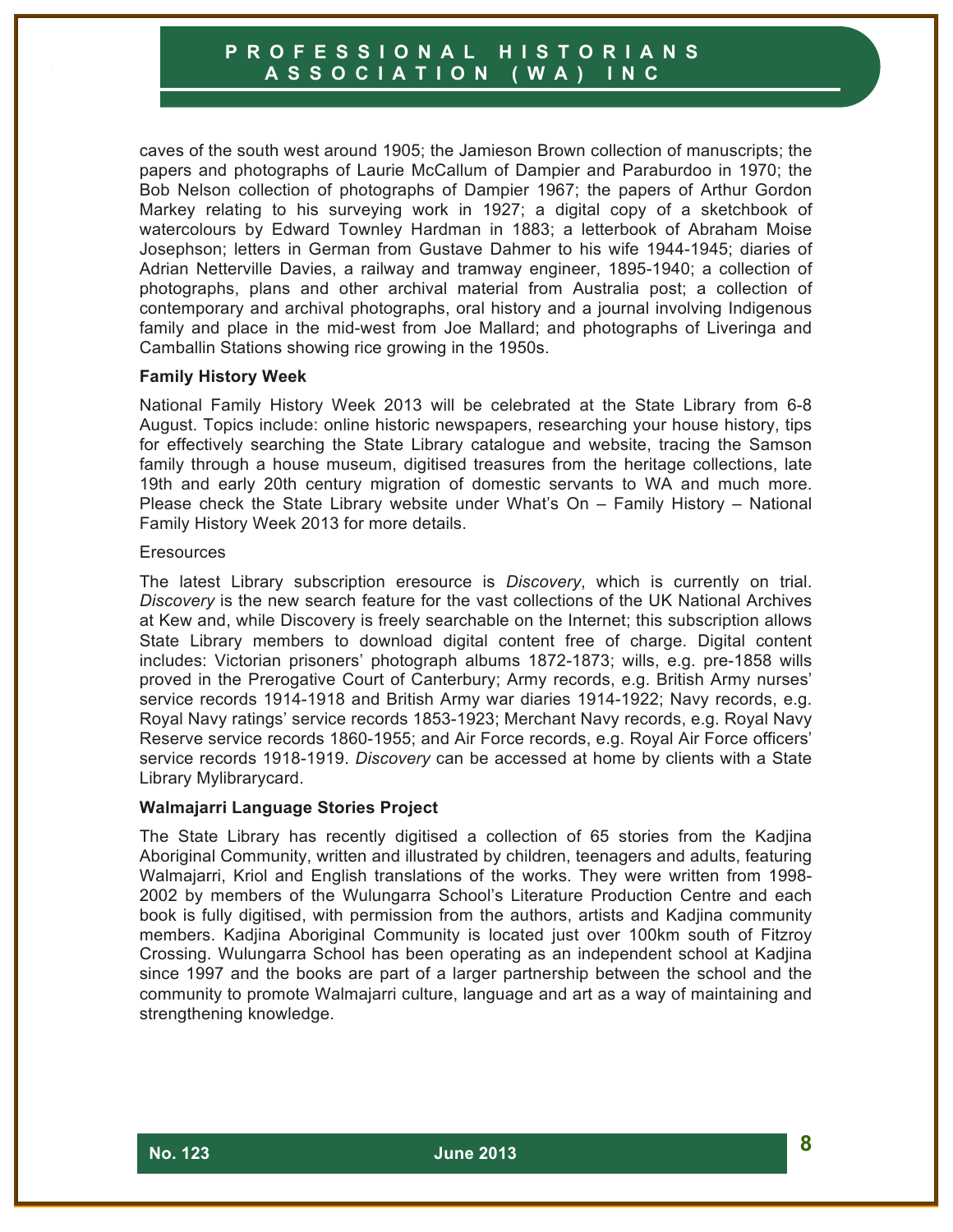#### **The Fairbairn Collection and the Law**

On 13 and 16 May the State Library of WA Foundation and the Law Society of WA organised two events around the Robert Fairbairn collection, recently acquired by the State Library. On 13 May Dr Joanna McEwan gave a talk in the State Library Theatre, *Body of Evidence: the collection of Robert Fairbairn*. Fairbairn was a Resident Magistrate who travelled widely during the course of his long career serving the state. The public talk, which was well attended, explored his life and colonial times through the collection. On 16 May the Governor of Western Australia, Malcolm McCusker AC, the Chairman of the Library Board, Margaret Nowack, the CEO and State Librarian, Margaret Allen, the head of the State Library of Western Australia Foundation, Conrad Crisafulli and a number of legal practitioners gathered at the State Library to hear a talk by Robert French AC, Chief Justice of the High Court of Australia. Entitled *The Past: not such a Foreign Country*, it was a witty look at the legal profession and the importance of acquiring such a collection as that of Robert Fairbairn. The full text of the speech can be read at: http://www.hcourt.gov.au/assets/publications/speeches/currentjustices/frenchcj/frenchcj16may13.pdf.

The speech was followed by a viewing of selected items from the collection, which had not previously been seen. The collection contains about 3,000 letters, plus diaries, photographs and objects, including Fairbairn's uniform and sword, a fly whisk, a ceremonial mallet, a carved whale's tooth and Aboriginal message sticks. The collection is currently being listed, classified and housed to make it available for researchers.

*Steve Howell, Battye Library Subject Specialist, SLWA*

## ! **Friends of the Battye Library Surveyors' Field Books Digitisation Project:**

The Friends of Battye Library (FOBs) have provided financial support for a State Records Office of WA (SRO) project to digitise a set of surveyors' field books (WAS 32) in their collection, which have previously been available only on microfiche.

Many of the field books were written in pencil, which made reading and interpreting fiche versions more and more difficult as the medium degraded. In consequence there has been an increasing demand to see the original field books; however, these items are small and easily damaged by handling. Preservation and conservation of this material clearly required digitisation.

SRO has utilised access of a high quality overhead book scanner that can scan in both black and white and colour to 300 dpi for the project. The scanner head takes line-byline images of the page, enabling a much higher quality scan than will be available for a simple whole of page image. The system also uses strip LED lighting meaning that light damage to fragile documents is very limited. Documents are placed on a hinged book cradle which can be set to accommodate book spines easily, or can be locked in place for flatter documents.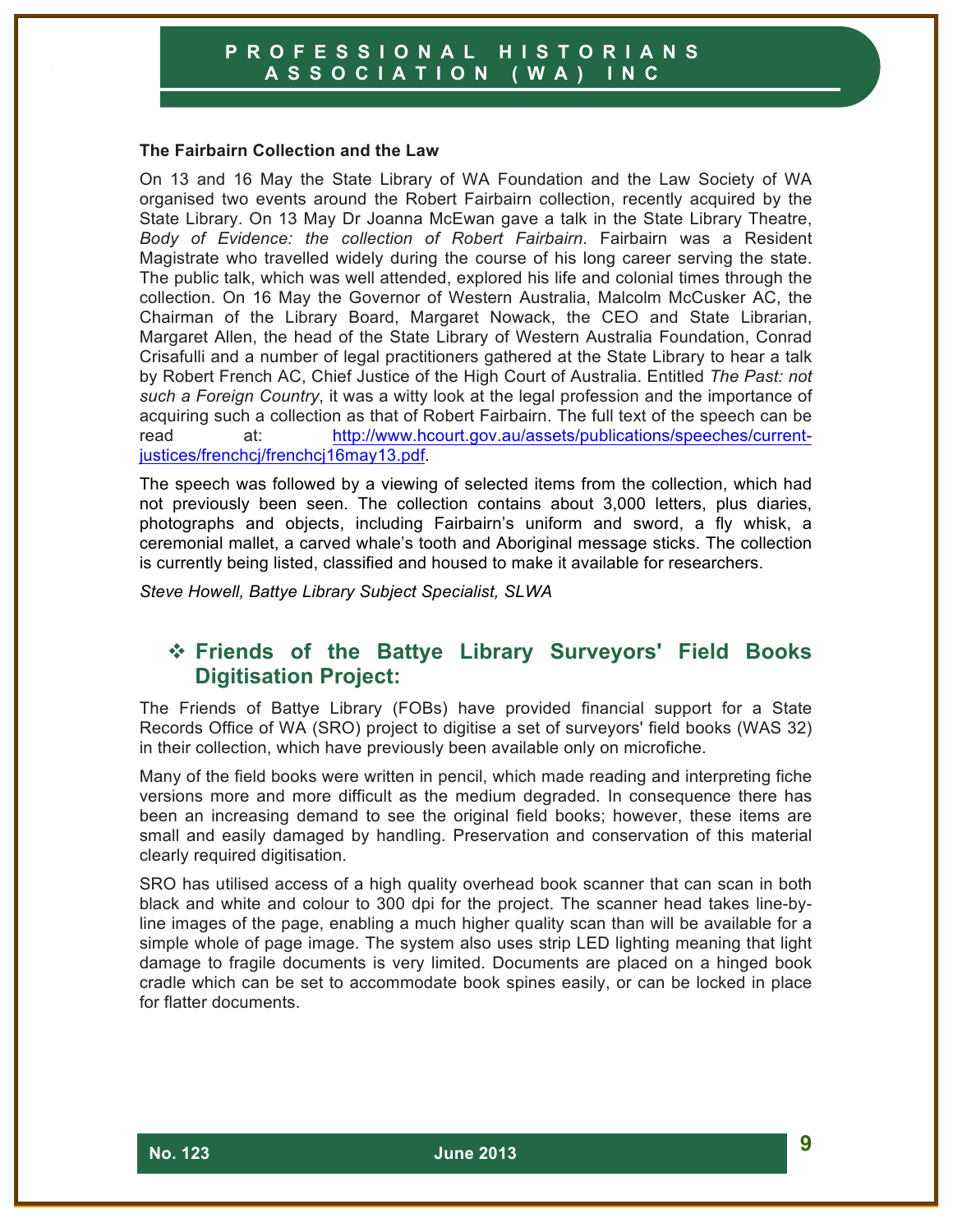Initially FOBs provided funding of \$10,600 for a pilot project over 8 weeks. A recruitment process fortunately secured the services of George Borzykowski, digital imaging technician extraordinaire, already working at the State Library. The success of the pilot project led to a second request for \$15,900 to continue the project. This was thoroughly supported with FOBs only asking SRO to start digitising the field books in chronological order – so the earliest would become available as soon as possible.

*Pamela Statham Drew, President, Friends of Battye Library Inc*

## ! **'We roamed everywhere' – Being a boy in Murray Street in the 1920s:**

The City of Perth History Centre, located next to the City of Perth Library holds approximately 240 oral history interviews including photographs, maps, and other items of memorabilia. In 2012 I was fortunate to be asked to interview Jack Burrows, now aged 93, for the Centre and have been friends with Jack and his wife Mary ever since.

Jack was born in England in 1920 to talented moulder John Burrows senior and his wife Maude. After his father secured a job with Forward Downs in Perth, the family moved to Western Australia. They lived at the west end of Murray Street, near Gordon Street. It was a wonderful place for children in the 1920s:

We roamed everywhere. Our parents trusted us or perhaps they didn't see anything to worry about. We learned a lot about good things and bad things. It never ever worried us. We learned more coming and going to school I am sure than we ever learned inside.

Hill trolleys were all the go in those days. We had a lot of fun in Murray Street which was gravelly at the north end, dodging in and out of the large holes that were there, it was amazing. When we reached down the bottom we'd throw a picket under the cast-iron wheels and stop the thing before it came down into the next street. In doing so once, it ran up my finger and that finger's never been the same again. I was taken to the children's hospital which was primitive to say the least. Everyone thought in terms of Flavine. Flavine is an antiseptic and they also used gauze with lots of holes in it, broad gauze. So they put the gauze around my finger, which was all bare and put Flavine on it. I had to go back the next day and of course the Flavine had jammed everything together. I screamed blue murder while they were trying to get the thing off. ...

A couple of doors up, there was a big paddock filled with castor oil bushes. We used to pull the berries off and have fights throwing them at each other. For a shield we used to cut out part of a kerosene tin. Kerosene tins in those days were like gold. Kerosene tins came in twos, side-by-side, in a wooden box. Now those wooden boxes were a godsend. We made chairs and everything you could think of from them. Anyway the top end of the kerosene tin had a handle and you could put your fingers in the handle and use it as a shield. You'd throw the things and butt them off with the kerosene tin shield. ...

In the day time we used to cut down reeds and make pea-shooters out of them. On the corner there were lots and lots of red peppers, pepper trees, and they had little round berries on them. We used to make pea-shooters out of reeds and pop the berry in there and try to put each other's eye out. The reeds came from a block just around the corner they weren't reeds as in biblical reeds – just thick, big weeds and with a hole down the centre of them and that's what we used. ...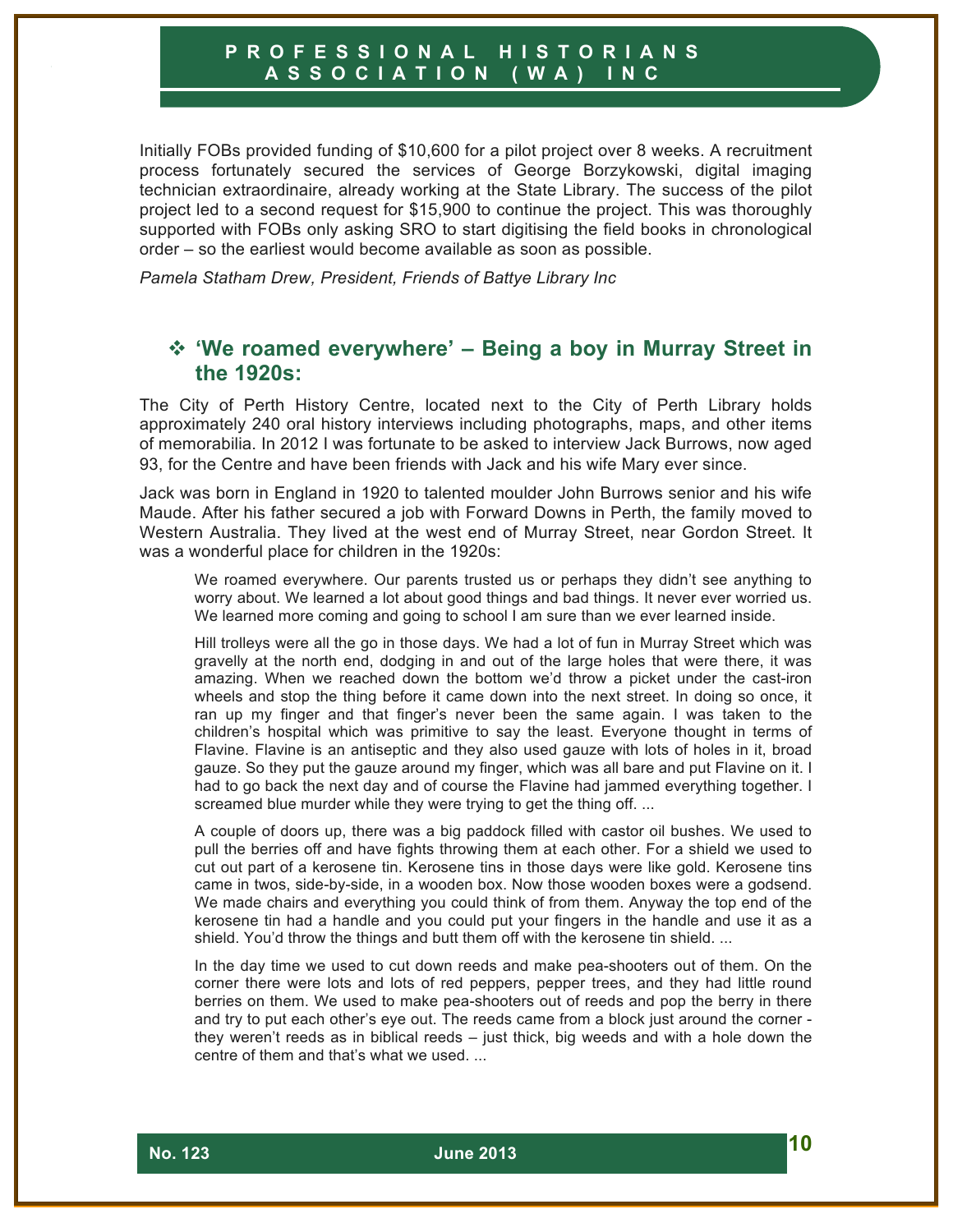Jack has an ongoing interest in technology and engineering and this is reflected in the detailed accounts of his childhood scientific activities, including building crystal radio sets.

I built lots of crystal sets. Now in those days 6WF was the leader of the place. It was in Wellington Street with two towers right opposite where Beam Service Station was later on, so it produced quite a strong signal. Because of this, crystal sets worked, really worked. I built a crystal set and others came to know of it so I was busy building crystal sets for all the old ladies around the place. They all thought the world of me. But the procedure with crystal sets was very definite. You had to wind the coil on a Saxa Salt container. Nothing else would do, it had to be Saxa Salt, which was a tube of about six inches long and three inches wide. You'd wind the wire on that. It had to be built on a box that cigars used to come in. There were lots of boxes around like that, a very nicely made box with a lid on. It had to be built on that and a capacitor, a condenser used to be acquired from various places and you built up a crystal set. It would work like a charm, no troubles at all.

Jack and his friends enjoyed a childhood of freedom in a seemingly safe environment. They not only played around Murray Street, but ranged as far as the city and West Perth, on occasion spending considerable time in the grounds of Perth Observatory, where:

One of the instruments was to tell how long the sun shone each day. It was a round dome, a complete ball of glass that sat above a strip of paper. The paper was marked in time so that the sun, shining through this ball, no matter from which direction the sun was shining, burned a track in the paper underneath. We used to sit and watch this. When a cloud came over of course the sun wouldn't burn any track. We'd look up at the sun and think oh it's away for a while, it's going to come on now, oh there it is. It would come on and we'd see the track burning and we would be thoroughly amazed at this piece of science. Quite a simple device but it really worked. I remember that quite distinctly.

SUN **GLASS Res Charl Distribution** CHAR **PAPER CHART** SHOWAY BIRNY TRACK OF SUMERIAL MARKED IN DAYLIGHT HOURS

Perth Observatory Equipment for measuring sunlight, 1926/27. Drawn by Jack Burrows 2012.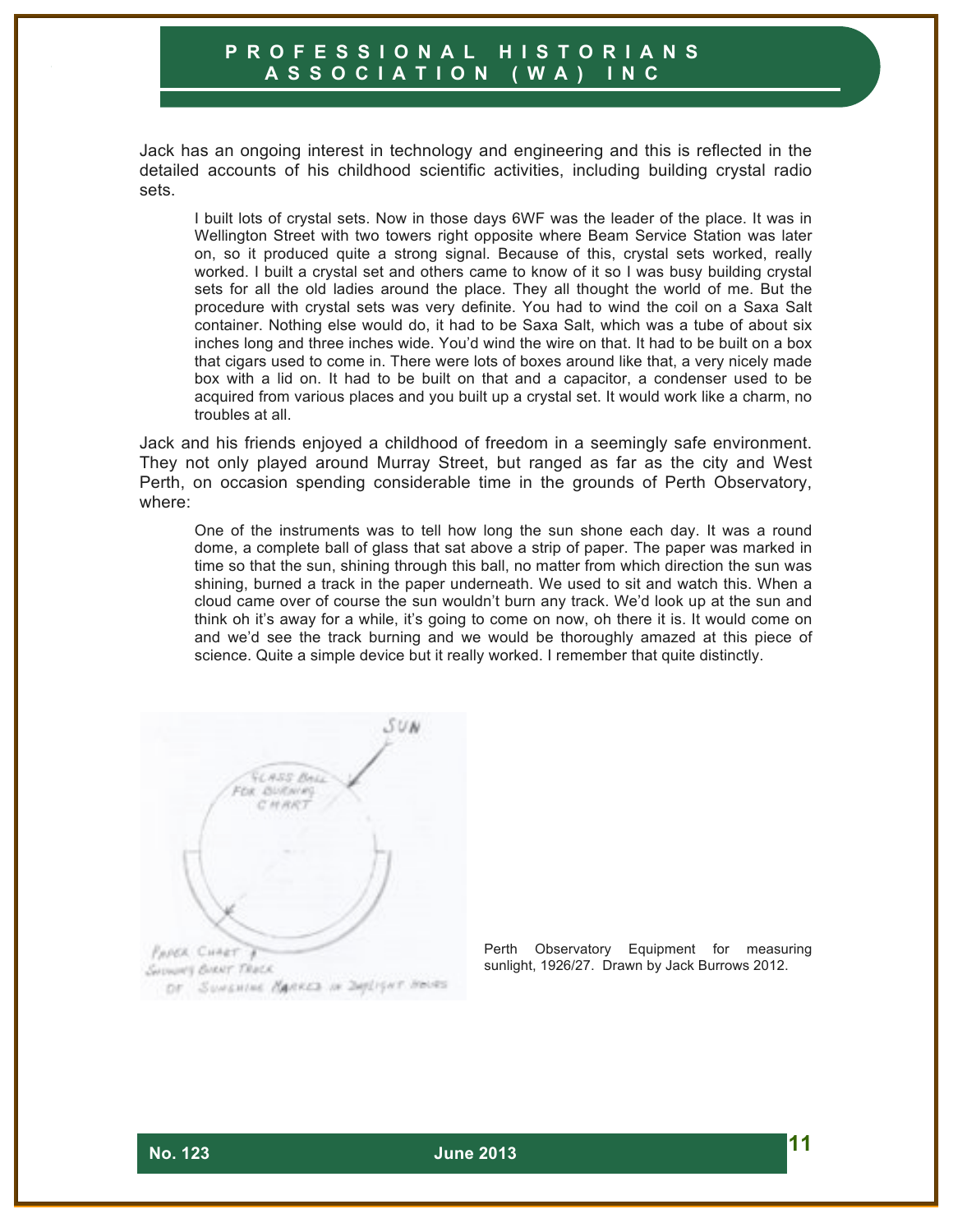Facing the main building to the right was the so-called one o'clock gun. We sat and watched this gun dozens and dozens of times. We used to lay on our stomach, two little boys with our fingers in our ears and we'd watch this thing, wait for it. Bang! It would go off and we would reckon we'd had a real successful day. Actually it was not a gun. The gelignite which set it off was held in the middle of a metal barrel hoop, by scraps of wire. The scraps of wire of course had to be replaced every day because when the gelignite exploded it ruined everything, except the hoop. There was a gantry that hung down about ten feet onto the ring that held the explosive. We used to lie on our tummies waiting for the bang. We shouldn't have been where we were but that was part of our fun.

Perth **USPENDING** WIRES NIRE TO CLOCK **XPLOSIV** STEEL RING

'Time Gun' at Perth Observatory, c. 1926/27. Drawn by Jack Burrows 2012.

The Barracks at the top of the Terrace also provided a playground for adventurous boys:

Now only the Barracks Arch is left, but when I was a child the old Barracks was all complete. It had been emptied, but it was complete. Nothing was locked up, you could walk anywhere you liked. We used to go in there and have a look at the gorgeous things to play with. There were bell-pushers and electric bells to call servants and other things to different rooms. If you pushed the button the little flap comes down and goes, 'Boing!' telling somebody that they were wanted in room number four or whatever.

The bell system was operated by Leclanche cells which were made up commercially in nice clear glass jars. We discovered many of these and found a wonderful use for them because they were clear and transparent. We used to take the jars down to Mongers Lake and fill them with tadpoles and gilgies and all sorts of wonderful things.

In the lead up to 5 November and Guy Fawkes Day, Murray Street was the scene of rival mobs of little boys, trying to outdo each other in building the biggest bonfire.

One of the most outstanding things we used to look forward to was Guy Fawkes Night, on 5th November. A couple of months prior to the 5th November the shops would stock up on beautifully coloured red fireworks, aimed to attract children. We had Tom Thumbs and penny bangers and tuppenny bombs and all that sort of thing. In Woolworths for instance they had a complete area set aside for fireworks. People used to go there and literally fight over them, ten deep around the counter. The colours were fantastic. Whatever our parents could afford came home in a brown paper bag. Inside would be a string of Tom Thumbs. Each Tom Thumb would be approximately half an inch long. It was a little cracker by itself. They were all strung together. That was no way to treat crackers as far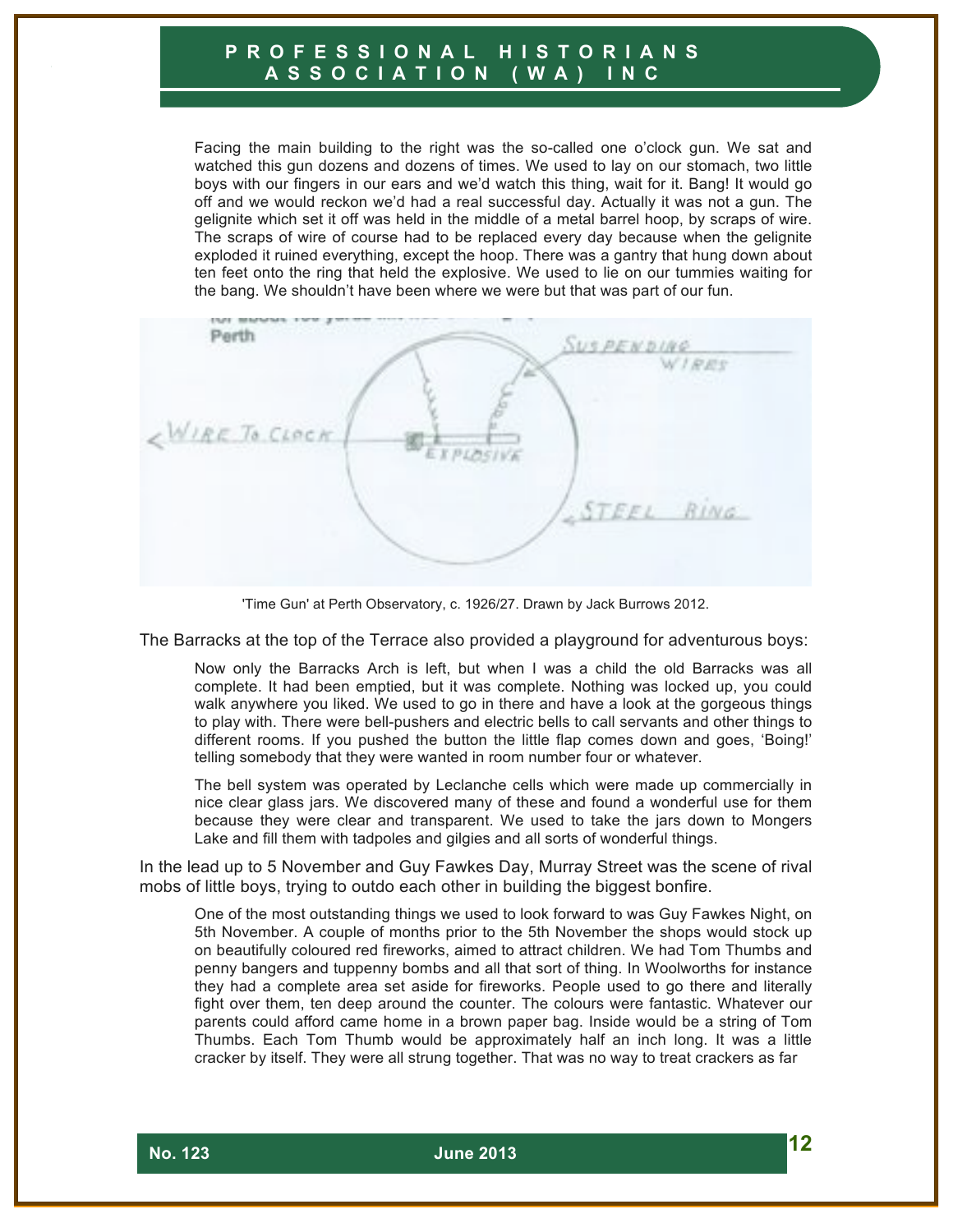as we were concerned and we used to take them all apart. If something was meant to have one bang only we got perhaps a hundred bangs out of it by isolating all the crackers that were there.

Then there was the tuppenny string. They were about an inch and a half long. We'd do the same thing with those. So in other words we got a lot of crackers for our money and we'd just wait for the day, wait for the night.

In the meantime during the daytime we'd start to collect all the junk around the place for making a bonfire. The bonfire was quite large – with some of them it's a wonder they didn't set the world on fire. There was old furniture and everything you can think of to make up this bonfire. On the very top we had what was supposed to be Guy Fawkes, usually a balloon with an old coat on or something like that. It was meant to be a figure in the shape of Guy Fawkes and the idea was to burn Guy Fawkes when the time came. We actually didn't light the bonfires until about dark. Prior to the day naughty young children used to try and burn each other's Guy Fawkes' bonfire. There was one at every block. Every little mob had their own bonfire... Of course it was a big draw to us with a box of matches, to go along and make sure that their bonfire was no better than ours, because we were going to burn it first. We'd light our fire and everyone was quite happy dancing around the place. It was a really wonderful night.

The next morning we'd be up like a shot in the grey of the dawn and we'd race off to where we knew all the bonfires had been that night before. We'd look along the ground for all the squibs - the small Tom Thumbs and little bombs that hadn't gone off and we'd have another night's fun lighting these up. After we'd licked our wounds and put butter on our burns and generally relaxed we all reckoned we'd had a very, very good night.

The nearest decent shops were in the city. Boans was often THE place to visit with innovations such as an iced water machine:

At the bottom of the famous marble staircase, probably as an advert, they put in one of the very few first refrigerated water machines. They advertised it, it was free of course. I went in there like everyone else to get my free drink of iced water. We'd never heard of iced water, apart from what we could make from adding ice from our ice chest to tap water. There were thousands of people there, milling around as far as you could see, all people with these darn drink things, looking for a cup of water.

Many tradesmen still used horses, which were:

... a wonderful asset. When they made messes on the road we used to rush out with a shovel and a bag and take it home for the garden. The milkman had a horse and cart and he used to bring the milk into the house in a big container of milk and he'd ladle it out. We also had horses pulling carts for the ice man, the baker and occasionally the grocer – they all had horse-drawn vehicles...

#### So, of course....

There was a very interesting blacksmith's shop when I was young situated on the corner of Carr Street and Newcastle Street. In there was a typical village blacksmith. He was a very broad man and very tough - a mighty man. He looked in every way the village blacksmith, he was wonderful, he was huge, big muscles and that sort of thing. We were a little bit in awe of him - we wouldn't give him any cheek or anything like that. He had a big fire there with a big huge pair of bellows which he used to pull up and down with his brawny arms and that would ignite the fire. He had an anvil naturally and he would be making the horseshoes and things for the horses around the place.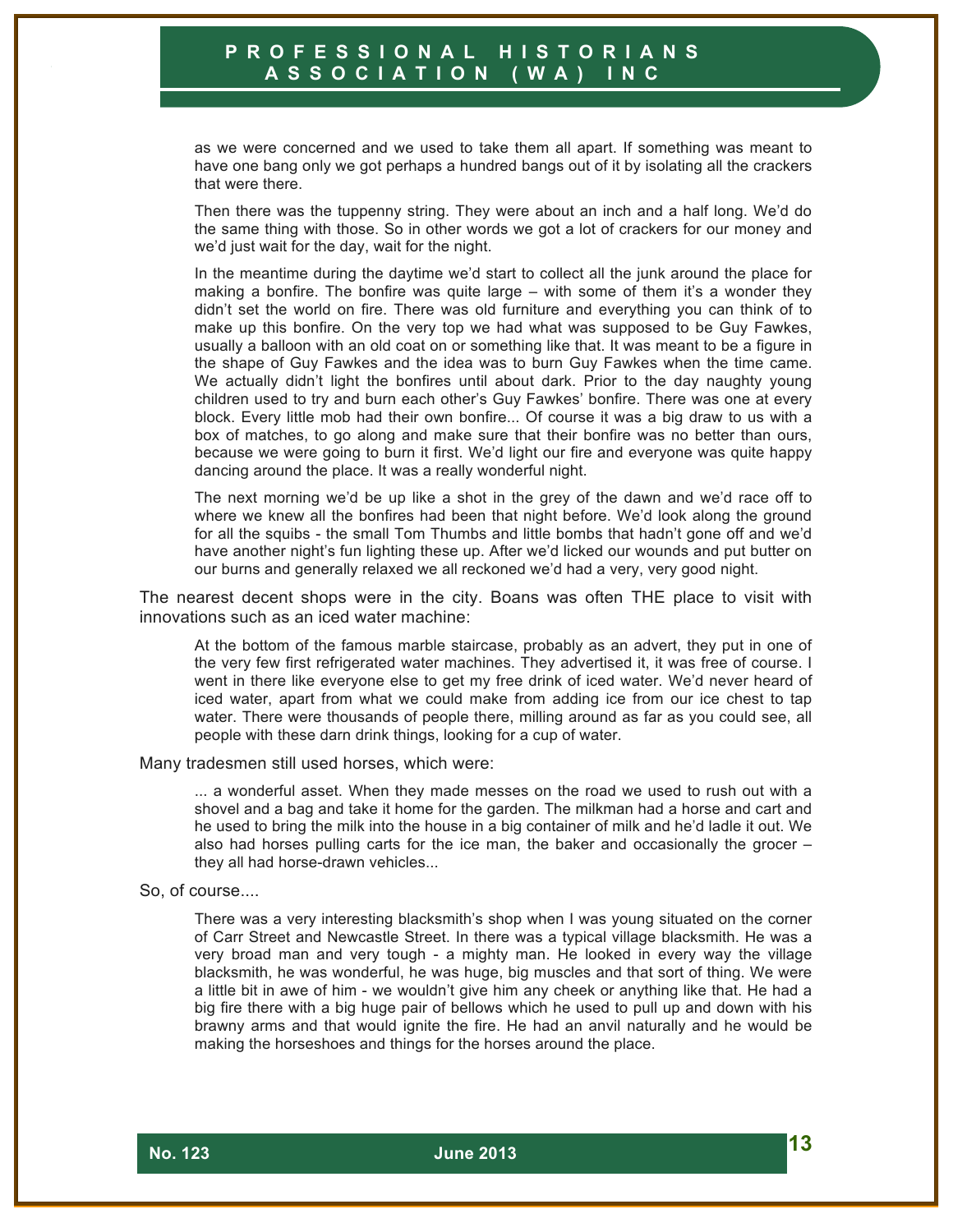There's more – much more! Jack also had a long and varied business and working life, including setting up Jack's Equipment in Wellington Street, which sold electronics and electronic parts and JB Engineering in Perdrio [now Shafto] Lane, where he made dough mixers for commercial bakeries. In the late forties and early fifties he was involved in providing dry-cleaning services for those working in the brothels in Roe Street. As he visited the girls to collect and deliver dry-cleaning, he was able to describe the premises, those who worked there and their male customers.

Malian writer and ethnologist, Amadou Hampâté Bâ, said that '*En Afrique, quand un vieillard meurt, c'est une bibliothèque qui brûle.*'— 'In Africa, when an old man dies, it's a library burning.' Oh so true, but not just in Africa, everywhere - and not just men, women as well.

Thanks to the City of Perth History Centre much of Jack's particular library has been saved for posterity and it was my great privilege to assist in this process.

The preceding edited extracts are taken from the transcript of Jack's interview held by the City of Perth History Centre and are reproduced with the Centre's permission. As well as the transcript they also hold the sound recording of the interview.

*Heather Campbell, Graduate Historian*

## ! **Being part of the** *Never Stand Still: Stories of Life, Land and Politics in the Kimberley* **journey:**

On 20 April this year John Darraga Watson's book *Never Stand Still* was finally launched at a well-attended ceremony in his home community Jarlmadangah, in the land of his birth, Mt Anderson station in the West Kimberley. The book had been over 12 years in the making, since the day in 1998 when Darraga first approached me for help, in the unlikely setting of Colac Service Station in Derby. Even though he had previously published the highly successful 1988 book *Raparapa* (reprinted in 2011) with nine other senior men of the Fitzroy Valley, there was much he still wanted to say about Aboriginal life in the West Kimberley as he and his people had experienced it over the period since white people had first come to the country over 100 years before.



The day of the launch: from left photographer Liz Thompson, author Darraga Watson and Malcolm Allbrook.

 **No. 123 June 2013 14**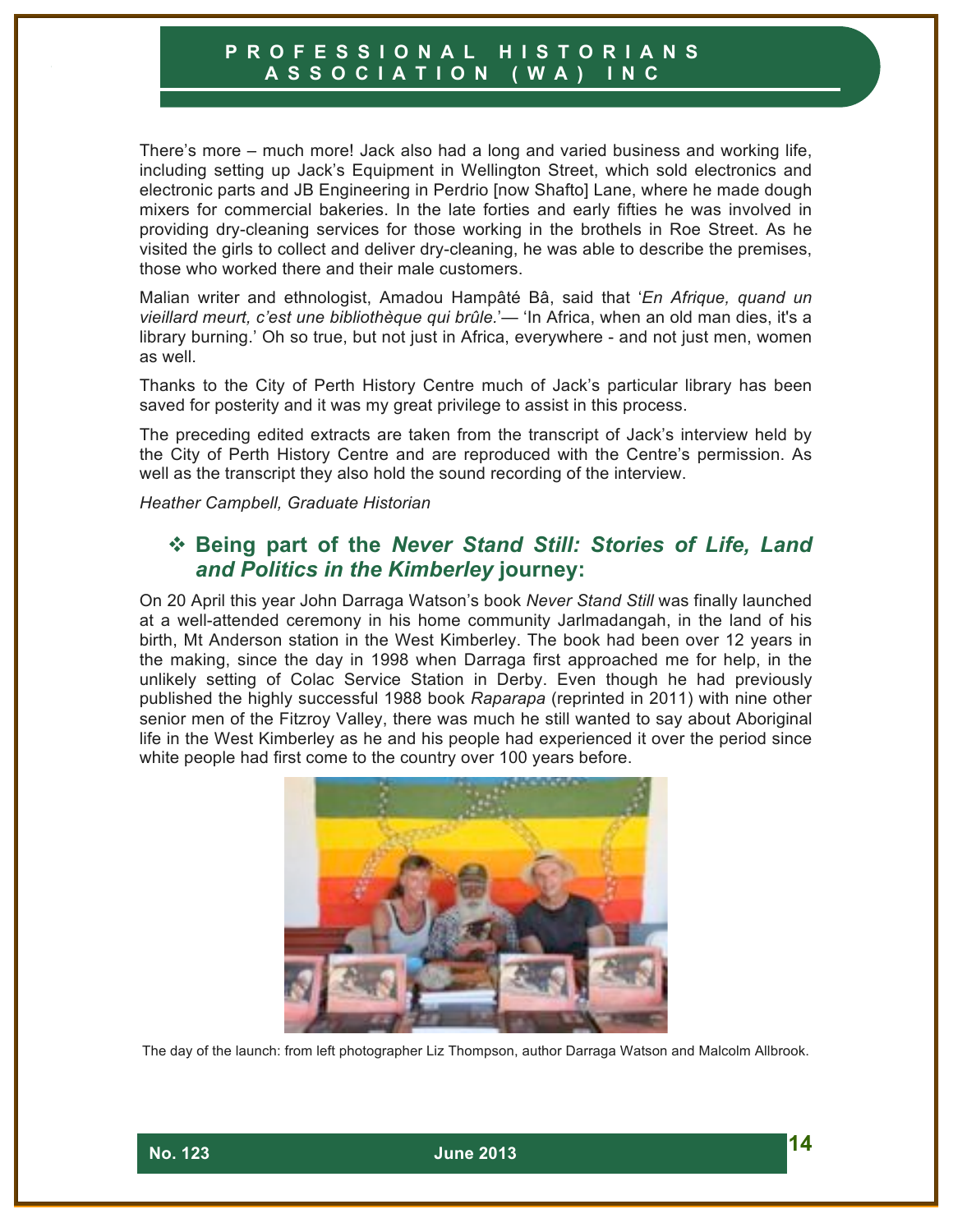He wanted people to understand what it had been like for his people to watch powerlessly as the country they had owned and occupied for countless generations was overrun and changed irrevocably by a powerful and determined invading force. They had little choice in the matter, as Darraga says, the whitefella 'had the gun, and we just had spears and boomerangs,' so they were forced into subservience as unpaid labourers on stations or indigents on the fringes of towns existing on meagre rations from an ungrateful government. When their labour was no longer required, 'they were locked out of their country', Darraga says, unable to hunt, fish and find bush food, dependent on kartiya food, 'bad food with too much sugar and fat, making our people fat and slow and sick with diabetes.'

Better known as Johnny Watson, Darraga reverted to his birth name when a very close relation died earlier this year at Bidyadanga, formerly known as La Grange and now prefers to be addressed as such. Born under a tree near Mt Anderson homestead probably in the late 1930s, his was a 'hidden birth':

I don't have a birth certificate and my welfare files can't make up their mind when I was born ... The only time it was a problem was when I had to get a passport to go overseas, and then I had to prove I was Australian, even if my ancestors have been living in the Kimberley for thousands of years.

He has been a prominent figure in the Kimberley for many years, widely known for his involvement in Aboriginal politics and cultural affairs, with the Kimberley Land Council, the Kimberley Aboriginal Law and Culture Centre and his own community Jarlmadangah on the former Rose family station Mt Anderson, which he and his brothers Ivan (who died in 1996) and Harry, son Anthony and nephew Robert have managed since 1986.



Malcolm and Darraga at Yiriman, southern Kimberley, September 2011. (Photograph: Liz Thompson.)

Darraga is one of the big personalities of the Kimberley, a man of charisma and charm, ready to engage anyone in conversation and swap a joke, but totally committed to advancing the interests and welfare of his own people right across the Kimberley. He is a man of incessant energy, always on the move, constantly working and constantly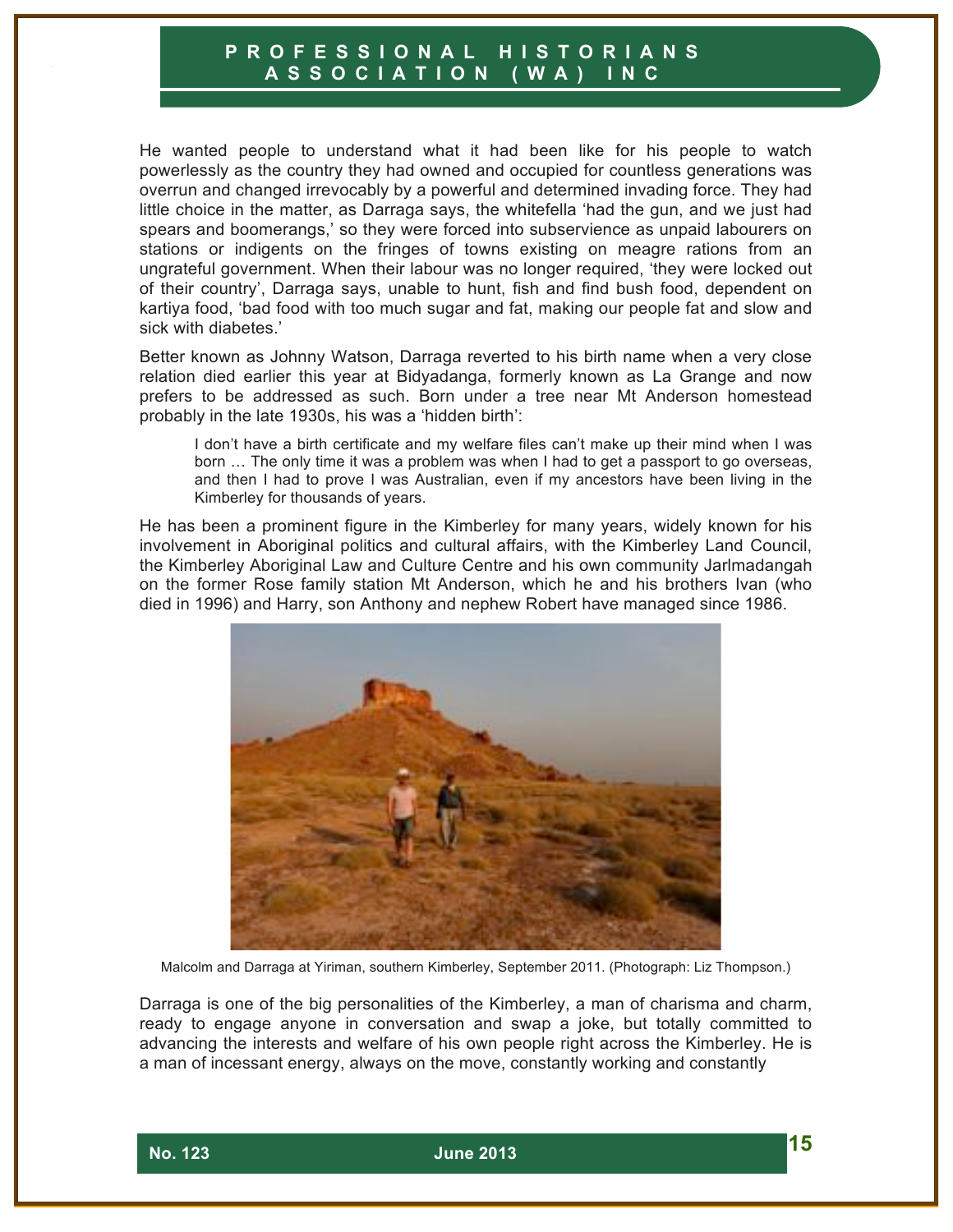talking, and he expects others to be the same. Woe betide any Kimberley Land Council worker he catches lying around at one of the big bush meetings that still characterise Kimberley political and cultural life. More recently, he has been a leading light in the Yiriman project, which takes young Kimberley men and women away from their difficulties in town to reconnect with traditional country and culture, guided by older people such as him. This was the role he filled in the 2010 Brendan Fletcher film *Mad Bastards*, in which he played the role of the older cultural guide for young men in trouble with the police, and was nominated for best supporting actor in the 2011 AACTA awards. When I phoned to congratulate him, Darraga told me he wouldn't be travelling to the ceremony in Sydney, not because he was not pleased but because he felt he had not been acting, just playing himself.

Darraga and I hardly knew what we were letting ourselves in for when we sat down at Jarlmadangah late in 1998, surrounded by the rugged peaks of the Looma range glowing red on a languid Kimberley spring afternoon. Darraga is fluent in many languages - four Aboriginal languages (Nyikina, Mangala, Karrajarri and Walmajarri), Kimberley Kriol, and standard English - and communicates easily with people from all walks of Kimberley life, whether his own countrymen and women, lawyers and anthropologists, government officials or miners.

As a child labourer on Mt Anderson station, he never went to school and, despite his efforts to learn the skills of reading and writing as an adult, is uncomfortable with the written word. So our initial approach was to set about recording his words, for me to transcribe the cassette tapes and prepare a first draft which, along with his children Bobbie Albert, Anthony, Johnene and Leela Watson, we would turn into a manuscript. Over the next two years, we spent many hours with the Sony Walkman, going over the stories of his life, the lives of his parents and ancestors, his own life story and his hopes for the future of the Aboriginal people of the Kimberley, today and into the future. Our sessions were mostly in the setting of Jarlmadangah community, either outside on the lawns under the trees or if it was too hot, in the air-conditioned cultural centre and community museum. Within a year I had the basis of a manuscript but, rather than signalling the end of the project, it marked the beginning of a laborious process of checking and expanding, as we went through each section to make sure it accurately reflected what Darraga wanted to say.

Darraga wanted to start the book by explaining the basis of his connection to traditional Nyikina Mangala country, which runs along the lower reaches of the Fitzroy River, Maduwarra, from its mouth on the southern shores of King Sound, upriver to Mijirrikan, Broken Wagon Pool, near Noonkanbah, taking in the hinterland north and south of the river to Mowla Bluff Station and Geegully Creek. The country was made by the Bookarrakarra (dreaming) hero Woonyoomboo, who gave his descendants the laws by which they should live in and look after the country, and which have been handed ever since from generation to generation from his time in the deep Kimberley past.

The Woonyoomboo story is a massive saga which, in Darraga's words, takes about two weeks to sing from beginning to end in night time ceremonies, and tells the history of every part of the country. Only a small part could be told in a book such as this, not only because of its length but because much of it is secret, the province of senior Nyikina people who have learned their law and culture over many years. Darraga could only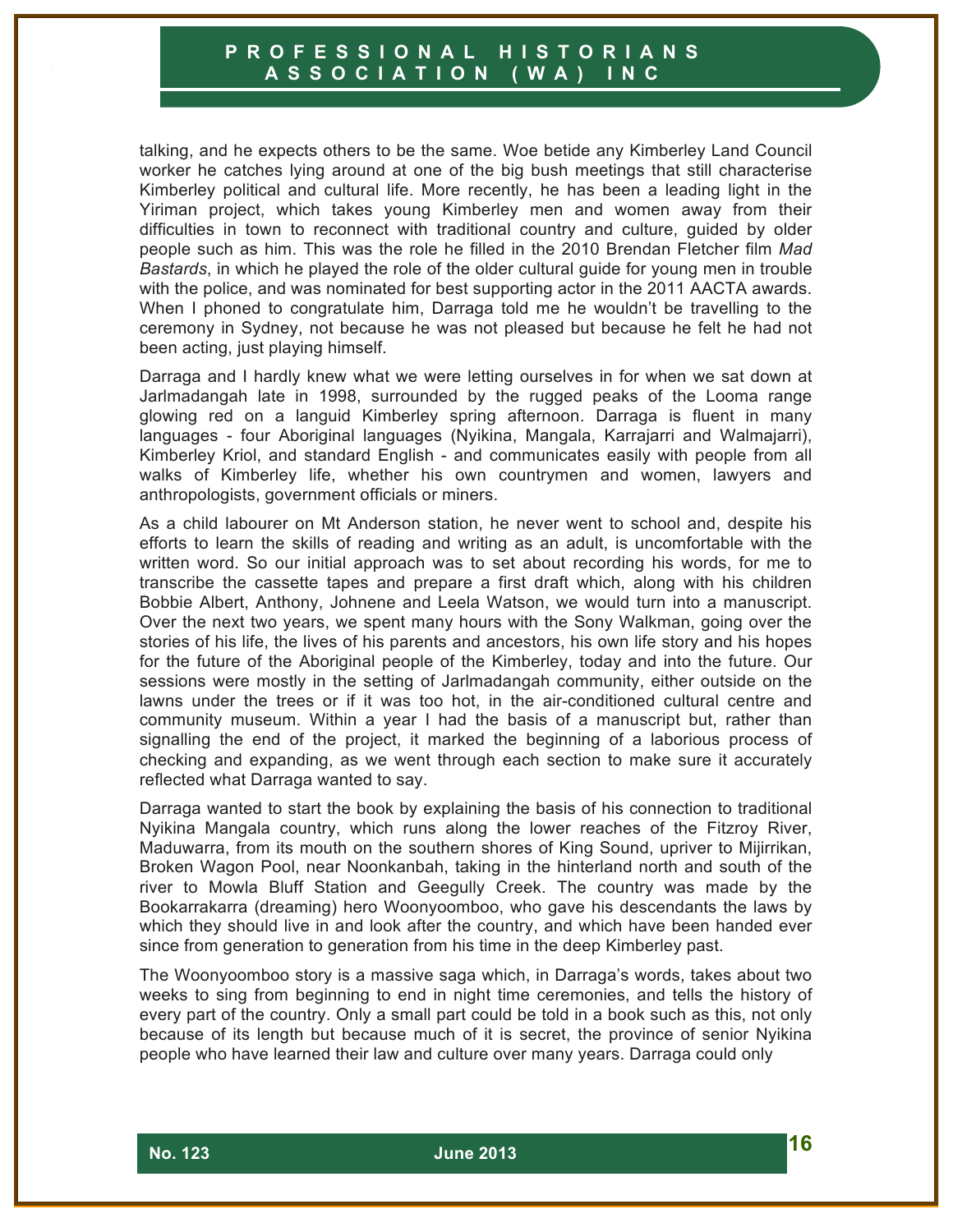record the public parts of the story, but he still needed to accurately portray both its essence and the sequence by which Woonyoomboo travelled, making the formations of the land and laws for the people, birds and animals within it. We spent many hours going over the story, with Darraga singing back parts to himself until he felt that he had got it right, even as a massively abridged rendition of a mighty saga into a mere six pages.

Each part of the story demanded similar attention as, over the next few years, we grabbed whatever chances we had to spend a few days working on it. Darraga continued to be as engaged as ever in his busy life in Kimberley culture and politics and the development of Jarlmadangah, while my life took me away from the Kimberley back to Perth and then to Canberra, and the business of earning a living and bringing up kids. The manuscript went through many drafts as each was scrutinised by his children and developed further over long sessions at Jarlmadangah or my home in Fremantle, where Darraga, his wife Annie Milgin and Bobbie, Anthony, Johnene and Leela were frequent guests.

There were many times when the project seemed to be going nowhere, as we each became preoccupied with our own separate lives, Darraga's hair turned from grey to white and mine from brown to grey. Yet slowly a viable manuscript emerged, until he was satisfied that it told the story not only of his own life – his childhood on the station and in the desert south of the river, his working life on Mt Anderson, Nerrima and Jubilee stations, his work with the Kimberley Land Council - but those of his ancient ancestors, his parents and grandparents, and the struggle of his Kimberley Aboriginal people to achieve a measure of justice under the colonial regime which had supplanted much of the law and culture of his people.

Darraga was adamant from the beginning that he did not want a big book full of words, and that it should speak just as much to Kimberley Aboriginal people as to the wider audience of city-dwelling Australians. The book needed to tell a visual story which would hold meaning for his people by portraying their own histories and community lives - and for this we needed images. His own photo collection was a good start, but to me fell the task of finding other images, including photographs that illustrated the historical experience of Nyikina Mangala and Mt Anderson people from the early days of the pastoral industry.

My first stop was the State Library of WA, the custodian of the images and films of Stuart Gore, who travelled throughout the north of Western Australia in 1947/8, and spent some time at Mt Anderson as a guest of the manager Canny Rose and his family. With the assistance of Gerard Foley, at that time with the Battye Library, we were able to locate a wonderful film and a vivid collection of images of Mt Anderson Aboriginal people as they went about their work and cultural life. Gore was there at a critical time in Darraga's life and records the time his family arrived at Udialla ration station after six months in the desert, where they had fled fearing that he and his brother Harry were about to be removed from their families and taken to a mission.

These images are as close as Darraga can come to an album of family snaps, as he used them to piece together an almost forgotten time in his life. They show his mother Amy and step father Boorowra, the old people and kids John grew up with. They record the day of a hunt, when he and his people were told to take off their clothes and don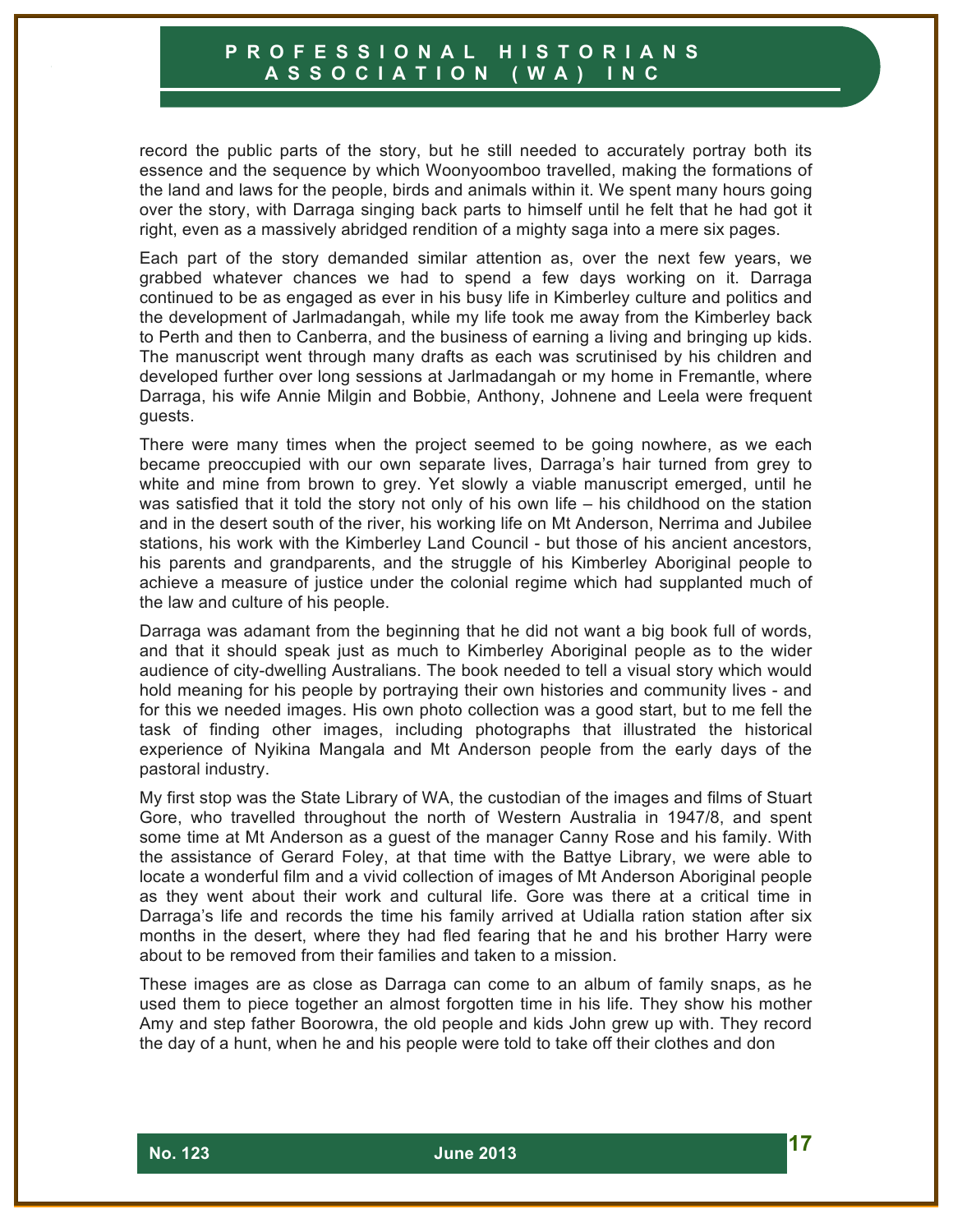nagas so that Mr Gore could record a traditional hunt and dance. Darraga and brother Harry were there on that day, the images showing ten men walking through the bush with two little boys. He took some time to realise that these images were in fact of him, as he reminded me that he had never before seen a picture of what he looked like as a kid, never even had a mirror.

More photographic collections came to light as we progressed through the project. The Kimberley Land Council Library in Derby held a small collection of images from the early days of Kimberley settlement taken by Yngve Laurel, an entomologist who accompanied the expedition of Swedish adventurer Eric Mjoberg in 1911 and visited Mowla Bluff station in the southern part of John's traditional country. Distinguished anthropologist Kim Akerman, who spent many years in the Kimberley with the Kimberley Land Council in the 1970s and early 1980s, was also keen to contribute his vivid Kodacolor collection of the Noonkanbah dispute and the subsequent formation of the Kimberley Land Council. A chance meeting with another photographer, Keven Frances, who lived in Broome in the early 1990s and worked with Darraga and his family in the period immediately after they had taken over Mt Anderson, brought to light another important period in the story. They record the early efforts to run the station on their own as a cattle enterprise, the day of the big muster, branding and horning cattle, sending them off to the meatworks at Derby and Broome, family and community members of all ages eager participants in the excitement of the day.

Finally, Darraga introduced me to Liz Thompson, a Sydney based photographer who had worked with the Jarlmadangah for some years recording images and stories of the community. Liz is an exceptionally gifted photographer and filmmaker who has worked all over the world, including India, South America and New Guinea, and has won numerous awards for her work. She agreed to help finish the book by providing a photographic record of the community as it is today, including the kids and young people as they apply a contemporary perspective on traditional culture. We spent a memorable week with Liz late in 2011, travelling over traditional country, recording the places where Woonyoomboo had stopped to name the land and teach his people, climbing over rocky hills of needle sharp spinifex to reach important places, stopping at cool, pleasant spots along the Fitzroy, and recording Darraga talking about the significance of the places we visited.



Darraga with Liz Thompson and grandsons Bronson and Marvin at Myroodah Crossing. (Photograph: Allbrook.)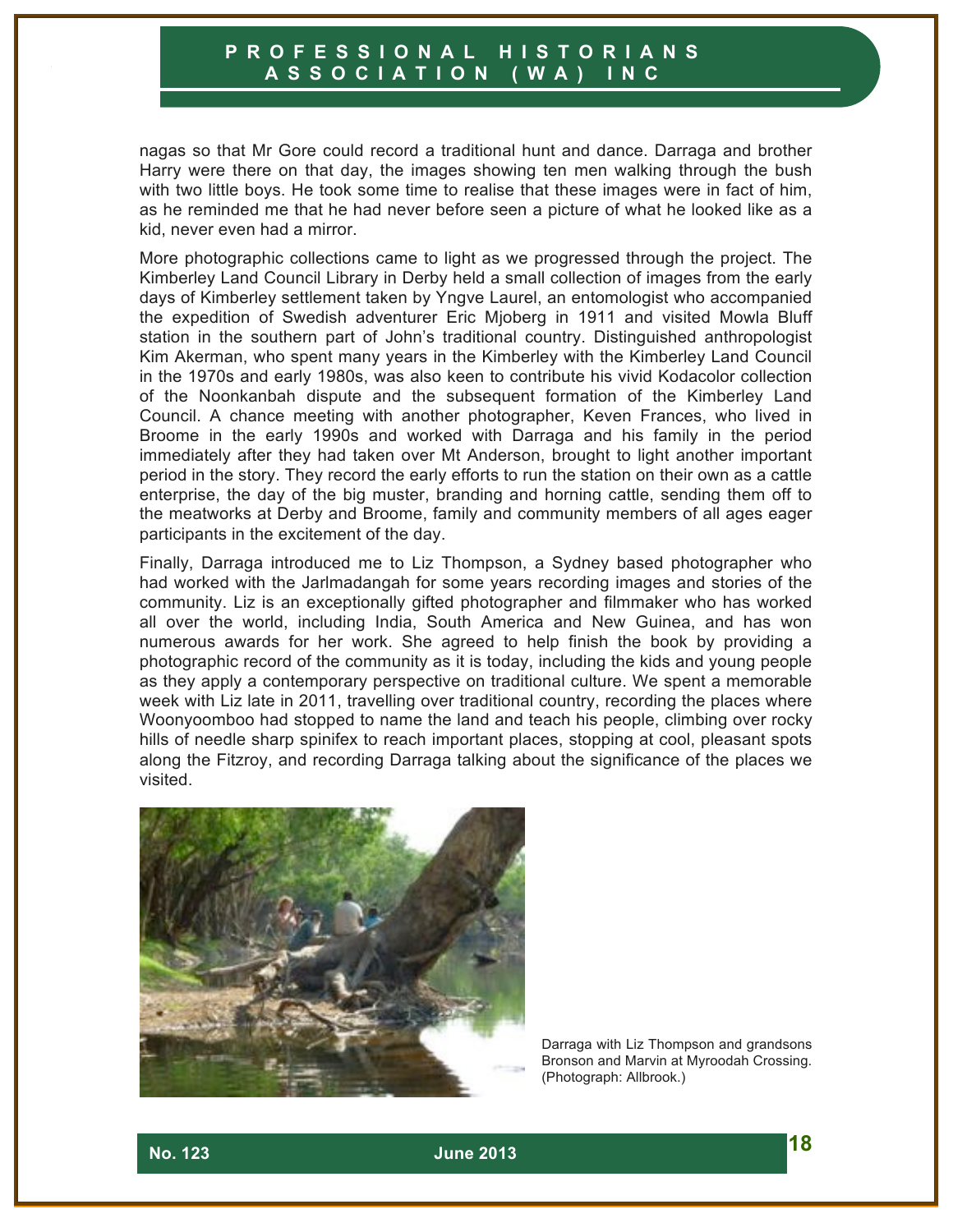At the beginning of 2012, things started to fall into place and suddenly, the completion of the project was in sight. The major issue was how the book should be published  $$ essentially whether it should be submitted to an established publisher or whether the community, taking advantage of digital publishing technology and expertise, should take on the task themselves with our assistance. A small but adequate grant from a local organisation allowed us to employ a layout artist, Perth based digital publisher Jason Ensor, to prepare a print ready edition suitable for a printing house. We sought quotes on what had become a 260 page book of text, colour, and black and white images and, much as we would have liked to have supported local industry, were compelled to accept that of a Hong Kong based printer at one-third the cost of the next cheapest.

With my partner Mary Anne Jebb, who had previous experience dealing with China through her 2008 book *Mowanjum*, we entered the final stage of the process, ironing out last minute problems and becoming good pen pals with the highly efficient and diligent contact we were assigned in Hong Kong. The arrival of a package containing two advance copies late in 2012 found me in a state of nervous excitement as I finally held the finished product, twelve years of painstaking work now neatly contained within the brightly illustrated flexi-cover. That evening Fremantle Press agreed to take on distributing the book and help out with the shipping and customs, relieving us of the onerous task of getting the books from Hong Kong to Fremantle and into the shops.



Guests examine the book at the launch.

Thus was born Never Stand Still, a book I describe as 'collaborative life writing', not biography, not autobiography, but a long and productive collaboration between storyteller, editor and photographer. The day of the launch was a memorable occasion, a day in which a number of long running projects were finally complete. First there was the reburial of the remains of three Nyikina men who had been removed by Eric Mjoberg over 100 years before and languished ever since in the vaults of the Swedish Museum of Ethnography in Stockholm. That they had now finally found rest back in the soil of the Kimberley was due to the efforts of many people both in Sweden (and notably Mjoberg's niece Lotte).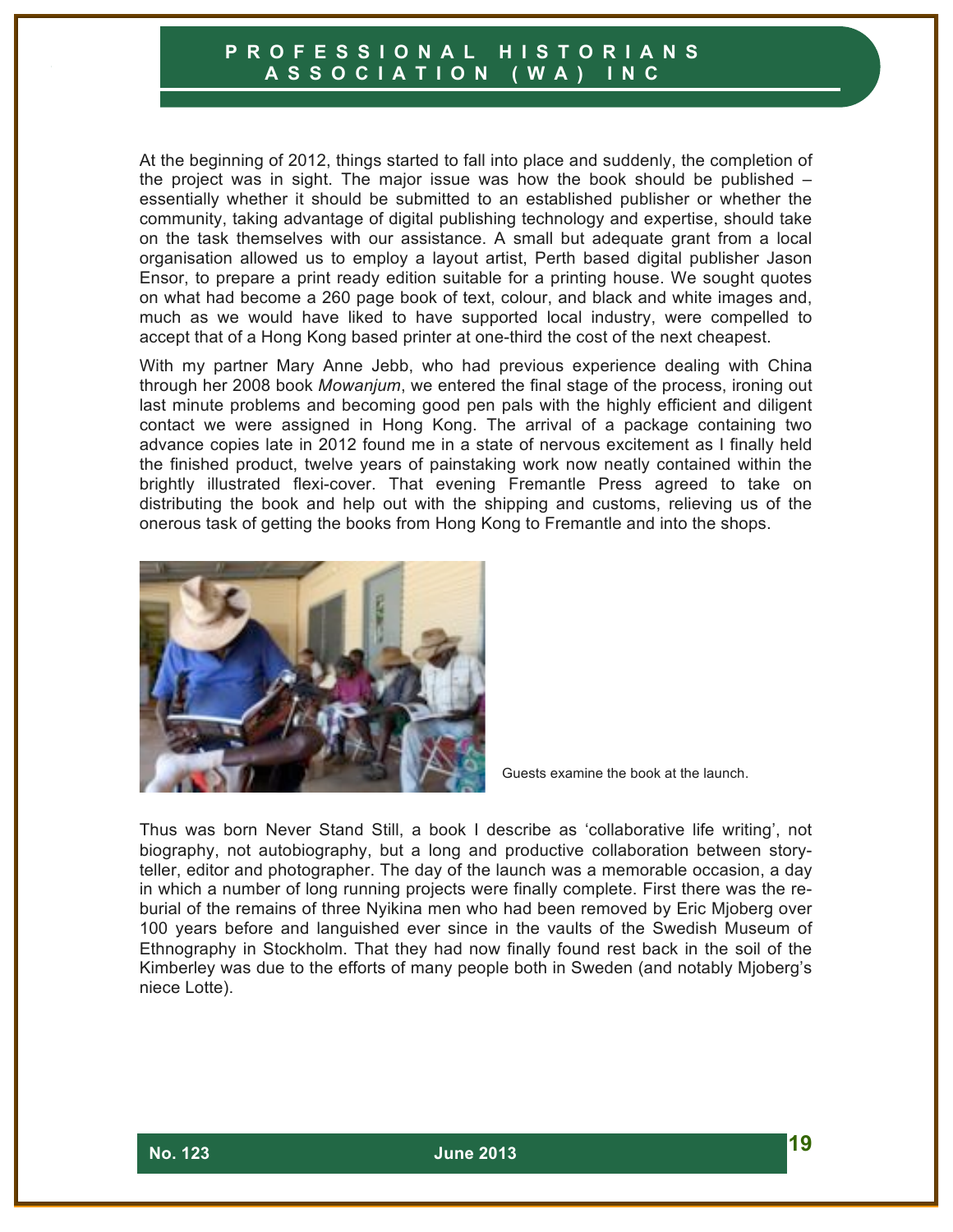

Darraga with his children standing behind him; from left Bobbie Albert, Leela, Anthony and Johnene Watson, front, brother Harry Watson, Wayne Watson and Gordon Marshall.

They were re-buried at a low-key Aboriginal funeral, where all the young men helped and speeches were made, telling about the lives of these long-lost people and the importance of having them back. Then it was back to the grounds of Jarlmadangah School for the launch at which Darraga shared the limelight with me and Liz Thompson, songs were played by the visiting Desert Feat band, more speeches were made and a fine lunch was served. That afternoon, all the ceremonies over and the book successfully out, I grabbed a car and headed down the Camballin Road, past Liveringa Station and the Looma Community turn-off to Myroodah Crossing, one of my favourite spots in the Kimberley, a place we often used to come to drop in a line, have a dip and a barbeque. As I immersed myself in the warm Maduwarra water, I reflected on the ups and downs of writing, story-telling and publishing and felt immeasurable gratitude that Darraga had entrusted me with the project and let me in to a small part of the rich history and culture of his family and community.

John Darraga Watson, *Never Stand Still: Stories of Life, Land and Politics in the Kimberley* (Malcolm Allbrook, editor; photography by Liz Thompson), is published by Jarlmadangah Burru Aboriginal Corporation and distributed by Fremantle Press at a cost of \$35.

*Malcolm Allbrook MPHA*

# ! **American Whalers and Their Impact on Fashion and Clothing in Nineteenth Century Western Australia:**

*American whalers after their long voyage will give anything. We should have obtained a high price in the way of barter and procured flour, pork, slops, tin-ware etc, etc. We have some thoughts of sending a quantity to the Vasse for this purpose.* (Burton, 1975, *Wollaston*'s *Picton Journal*, 146-147)

There were several ways of bringing clothing and textiles into the early Swan River Colony. For example, there was the direct trade carried out by importers, the personal requests of colonists or gifts from emigrants' relatives and friends, the trade carried out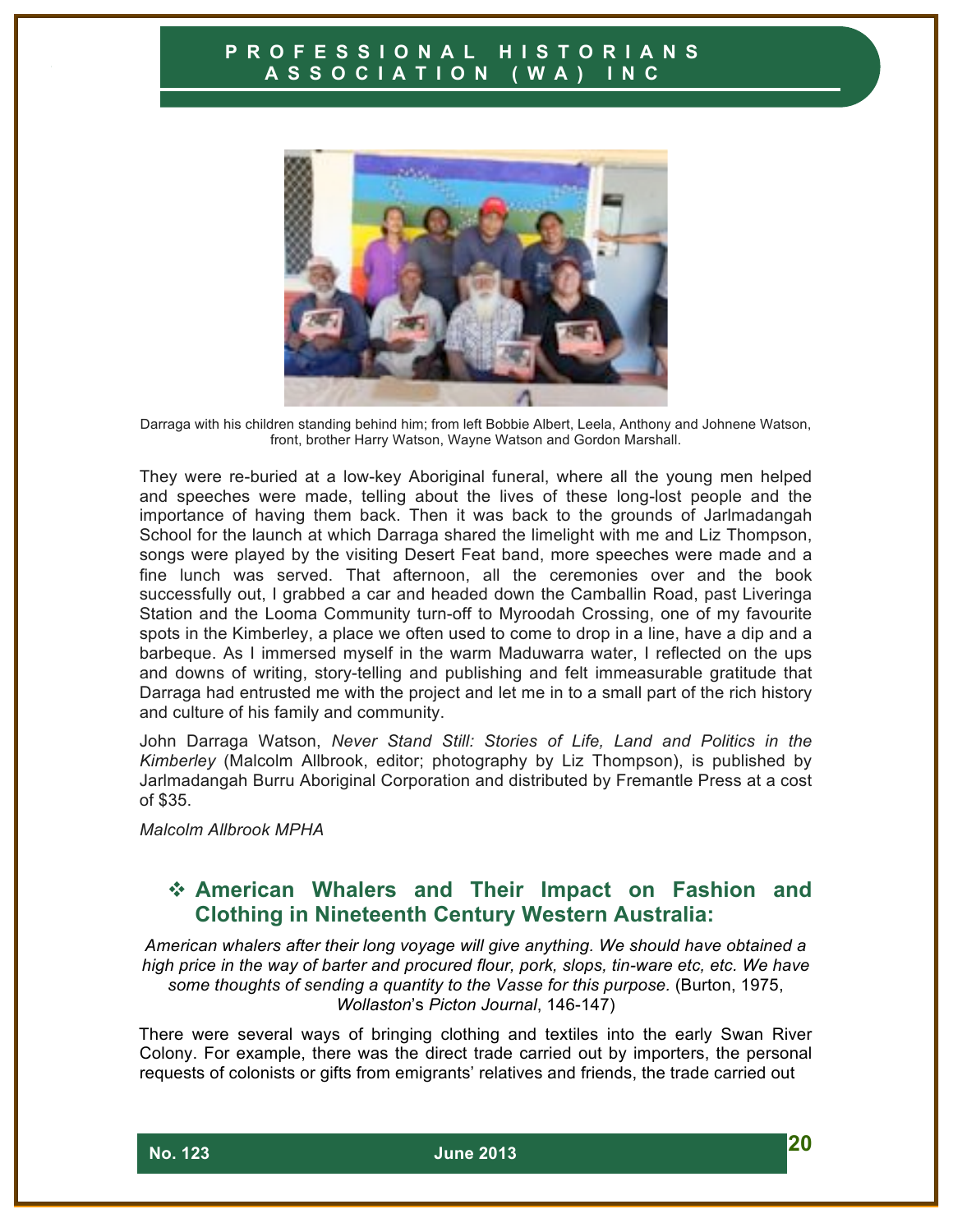by whalers, and the personal effects of emigrants. There was a variety of ways to obtain clothing in nineteenth-century Western Australia. These included purchasing from shops/stores, making one's own, using a dressmaker or tailor, buying second-hand or recycling and, towards the end of the century, buying made-to-measure clothes from Department stores (after 1870) or mail order (after 1915) (Eluwawalage, D. 2004, PhD, 190-207).

Clothing supplies from whalers provided another indirect clothing supply (Burton: 223- 224). The trade between whalers/sealers and the remote coastal settlers of the south west of Western Australia was an unofficial, but effective economic activity. Predominantly American whalers performed a vital function in the isolated seaside communities such as Bunbury, Vasse, Albany and Busselton (Eluwawalage, 190-207).

The American whaling industry began as early as 1712. During 1816 the average annual value of the whaling trade was \$775,000 and by 1841-1845 it had increased more than eleven-fold as the American whaling industry dominated world whaling. In midnineteenth century, the American whaling industry ranked thirteenth in that nation's manufacturing industries as voyages expanded to the Pacific, Indian and Arctic oceans. In the early era, whales were hunted for sperm oil, whale oil and whalebone. During the early nineteenth century, sperm oil was valued primarily as an illuminant in lighthouses and in public buildings as a lubricant. There were many other uses for whale oil, such as margarine, soap, as a jute softener, in cattle feed, as a perfume fixture and for candles. Whalebone was used for corset stays, whips, umbrellas, window shades, and as springs for sofas and mattresses (Basbery et.al. (eds) 1993, *Whaling and History,* 55-60).

'In the early 1840s, as many as one hundred and fifty American vessels were visiting the south-west coast every season', stated *The Inquirer* (1 Sept 1841)*.* As Barker and Lurie explained, 'The American presence welcomed the earliest white settlers, which gave them rare opportunities for contact with the outside world. The handful of families living in the area came to rely on the whalers for provisions such as flour and clothing' (Barker and Laurie, *Excellent Connections: Bunbury 1836-1990,* 11). The idea of whaling and the presence of foreign whalers were constantly mentioned in the early settlers' personal correspondences and existing newspapers. Especially the diaries, letters and journals of Rev. Wollaston, Georgiana Molloy, George Fletcher Moore, the Bussell and Turner families during the 1830s to 1860s, which firmly suggested the identical and requisitive qualities of whalers and their utilisation (Eluwawalage, 190-207).

The first American whalers reported to have visited Western Australian shores were the *Asia* under Captain Elijah Coffin and the *Alliance* under Captain Bartlett in April 1792 at Shark Bay*.* Those whalers had operated their pursuits off-shore and on-shore as bay whaling. As Heppingstone described, some whalers stayed to hunt sperm whales in the seas off the coast, whilst others engaged in bay whaling and hunting humpbacks and right whales along the coast; others passed on via Van Diemen's Land and New Zealand to the Pacific. No less than two hundred and sixty American whaling ships were recorded as having visited these shores up to 1890 (Heppingstone, 1971, 'American Whalers in Western Australian Waters', *Early Days*, 37-39).

In August 1831 and March 1833, pioneer settler George Fletcher Moore expressed an interest in whaling, and in October 1834, he recorded the arrival of whaling vessels (G. F. Moore, 1884, 215). In February 1833, and May, June, August and September 1834,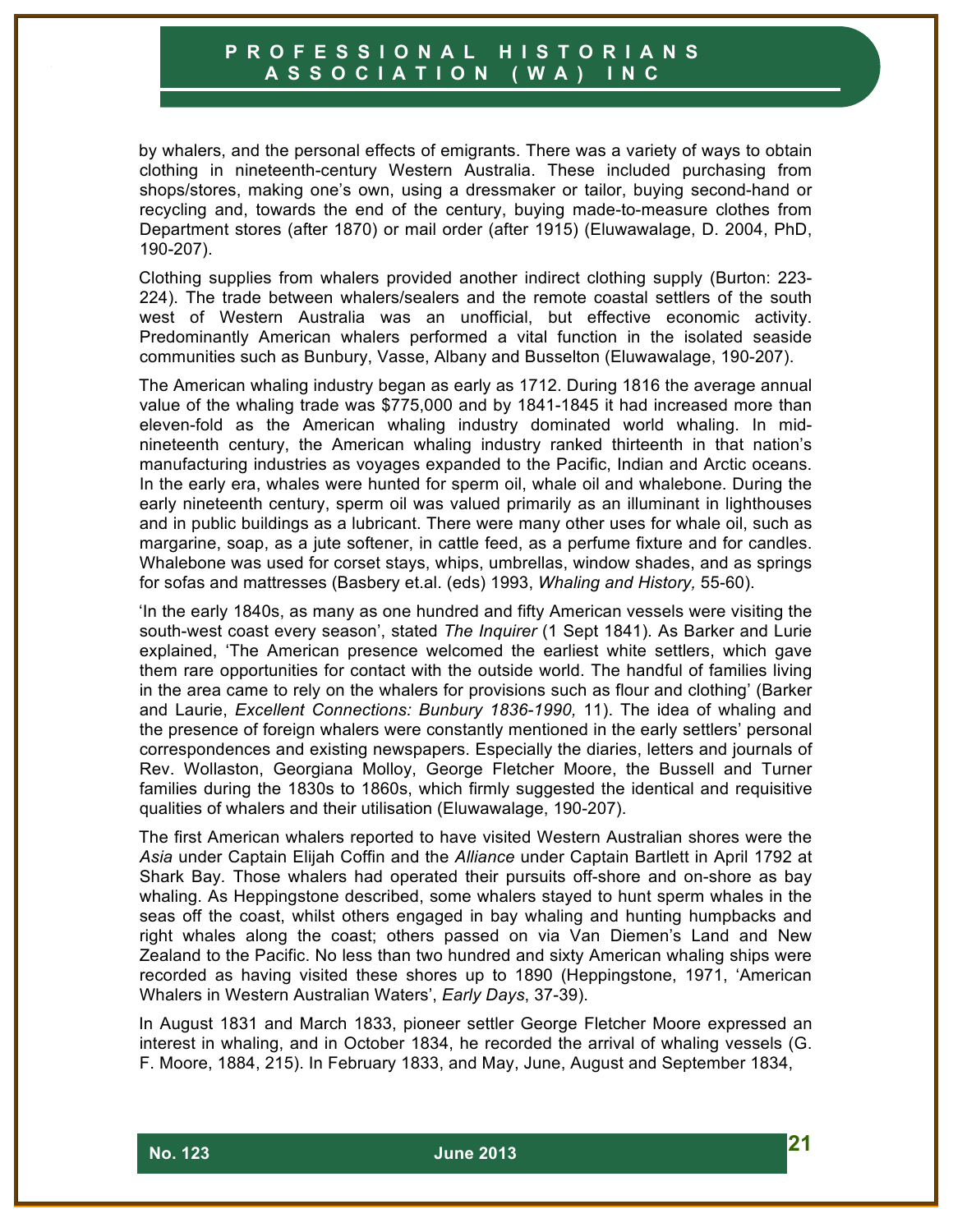colonial settler Nancy Ann Turner of Augusta remarked on the presence of American whalers and their activities (Heppingstone, 37-38). Whaling in the Bunbury area was a world-wide enterprise. As many as four hundred vessels were steered annually during the 1830s. As Barker and Lurie explain, according to a pamphlet published in London, American whaling ships operating off the coast in 1837 secured oil and whalebone to the value of £30 000 (Barker and Lauriem, 10). In 1841, nineteen American whaling vessels arrived in Busselton (*Blue Books Western Australia 1841-1844)*.

In relation to attire, whalers' functions as clothing suppliers and retailers were significant. According to a Memoranda Book of frontier settler Captain Molloy in 1858, the Molloys' purchases of wearing apparel from the whalers was estimated at one hundred and two pounds. The chief purchases were: oil at £142/13/6, wearing apparel at £102/8/4, whaling gear and boots at £80/14/7, provisions at £65/11/11, molasses at £32/14/6, tobacco at £42/17/-, and spirits at £37/6/8, totalling £500. At the other end of the spectrum, as he mentioned, the total value of exports was £816/11/-. Potatoes were valued at £482/17/-, beef at £186/6/-, onions at £60/-/-, firewood at £48/-/-, pumpkins and other vegetables at £39 (Heppingstone, 39).

'We have had six American whalers in since January, and they were charmed with the Bay. They are of great use to us'*,* wrote Georgiana Molloy in April 1840 (A. Hasluck, *Portrait with Background,* 208). Almost every south-west settler benefited from the whalers, as they bartered provisions such as slop-clothing, clothing materials, and other possessions.

According to *The Inquirer,* 28 March 1849, in Bunbury, the whaling barque *Solomon Salters,* 316 tons, brought blue drill, shoes, tobacco etc, for sale or barter. In January 1850, it reported the purchase of the entire potato supply in the district by the *Solomon Salters* whaler. Coinciding with above statement, Fanny Bussell wrote in the 1840s,

Nine American whalers in the bay. Fresh meat, vegetables, butter, and cheese they were glad to buy, giving in exchange barrels of ship's biscuit, manila straw hats, unbleached and turkey-red calico, red flannel shirts... (Shann, *Cattle Chosen*, 86).

In December 1841, Rev. Wollaston wrote:

Teddy [his son] has worn out of all his clothes, which were few in quantity. I must try and buy some articles from the American whalers, if they come in, who sometimes bring slops for barter (Burton, 34).

During the late 1830s to 1840s, the south west division of the colony relied almost entirely on the whaling industry. Local farmers vended or bartered their fresh produce for necessary provisions. 'Two American whalers in the Bay and John gone to try and sell our onions', wrote Rev. Wollaston in January 1842 (Burton, 42). As Turner explains, because of the deficiency of communication with the Swan River settlement and the complete absence of ships, these American whalers were welcomed as the sole link with the outside world, and the solitary and frequent opportunity of trade (Turner, *The Turners of Augusta,* 110). The Revd Wollaston in January 1842 confirmed the above assertion, explaining that the only trade and commercial activity in flour, sugar, and slops in Bunbury in 1842 was with the whalers (Burton, 42).

'The Bay looking very gay and cheerful, for there were four large American whaling vessels lying in the Bay. We meet plenty of American Captains, one of whom presented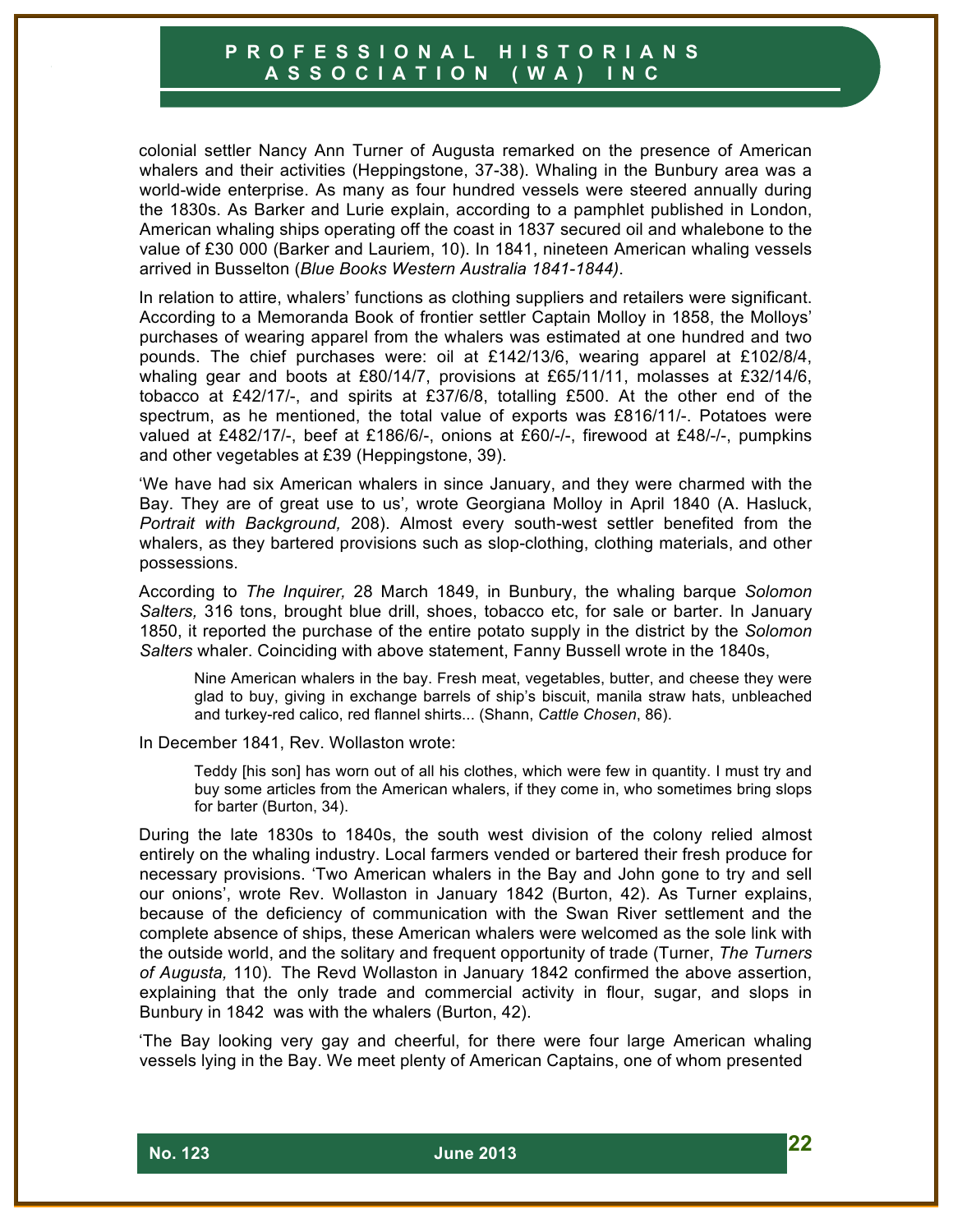me with an elegant little riding whip, perceiving that I had only a stick. The Americans are very kind people', wrote Charlotte Bussell in February 1848 (Heppingstone, 43). Perhaps the early settlers' collaboration with American whalers proceeded beyond the trading and bartering as the companionship of some Captains and crew was enjoyed by the colonial elites. According to Hasluck, many of the Captains came from good old New England families. Pioneer settler Captain Molloy enjoyed their company, often having them to dine at *Fair Lawn* (Hasluck, 210)*.* In concurring with the above assertion, Turner explained, 'On many occasions, Turners, the early colonial settlers, were invited to inspect the whaling ships anchored in Flinders Bay' (Turner, 110).

Transactions were predominantly by barter, primarily because of the lack of circulation, availability and validity of colonial currency. The whalers could trade commodities such as molasses, knives and boots in exchange for butter, chickens and vegetables (Hasluck, 208). Nevertheless, according to Rev. Wollaston's accounts, some American whalers accepted money for colonial commodities, while some American traders preferred gold and silver. Contrary to his February 1843 statement, 'Money accepted by the whalers', in February 1842 he wrote, 'The 'Grotius', American trader, came in from the Swan, I had selected ten pounds worth of necessaries from her cargo. When I was told they must be paid for in gold and silver, I refused to take them. The Yankee would have nothing to do with colonial bank notes' (Burton, 59).

According to Brown, the Fremantle shipbuilding industry was initially established by the whaling trade (Brown, *The Merchant Princes of Fremantle,* 50). As she explained, the pioneers of Western Australian shipping and shipbuilding, such as William Marmion, the Bateman brothers (John and Walters), and the Pearse brothers, were influenced by the whaling industry. However, the influence of the whaling industry on the establishment of pioneer shipping and shipbuilding in Western Australia remains arguable.

The good people of the Vasse have been astonished and edified by the appearance of a real Bloomer among them in the person of the wife of the Captain of the 'Manuel Ortiz' whale ship. She was dressed in pantaloons with tunic fasten up in front and skirt descending to the knees. The dress is described as 'not ungraceful.' One lady was so taken by the costume that she said, 'she too would have a bloomer dress' (*The Inquirer,* 9 Feb. 1852).

Despite the above-described exceptional incident, the issue of whether Western Australian attire and fashion was influenced by the whalers' clothing is difficult to be determined. Nevertheless, the impact of the whalers and their contribution to trade and commerce was significant and firmly acknowledged in the early settlers' correspondences.

*Damayanthie Eluwawalage*

## ! **A Foreword about A. O. Neville:**

Peter Gifford recently prepared a foreword to a forthcoming biography of the former Chief Protector of Aborigines, Mr A. O. Neville who filled the role of Western Australia's leading Aboriginal affairs bureaucrat from 1915 until 1940. The book is to be published by Hesperian Press and promises to present a new perspective on the life and work of this controversial man. Peter's foreword is reproduced here with his permission:-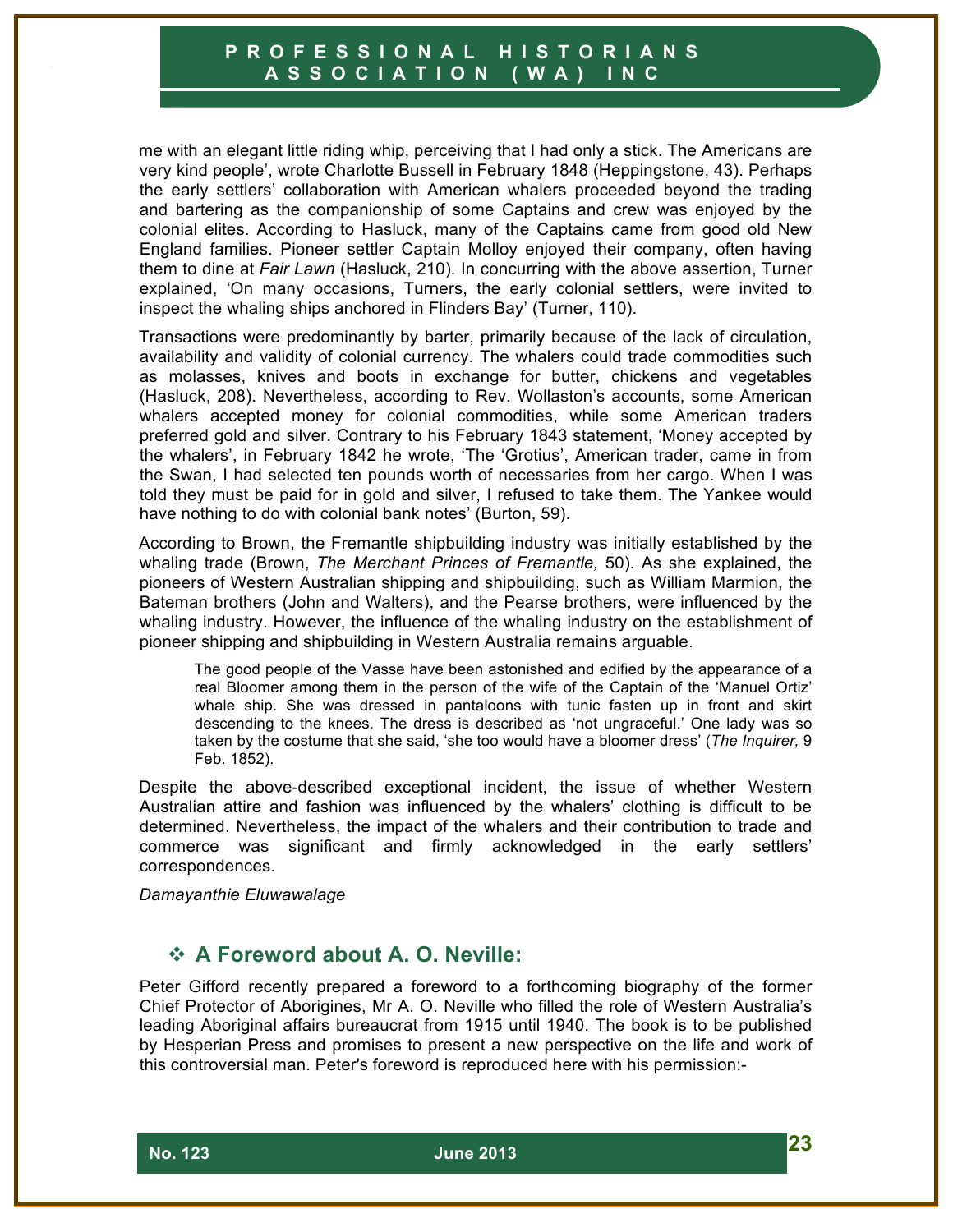It is a truism these days to state that the history of Australia's Aboriginal people from the first arrival of European colonisers in 1788 and then throughout the 19 $<sup>th</sup>$  century and well</sup> into the next, was largely marked by ignorance, hostility, apathy and contempt on the part of the Europeans.

This was nowhere more so than in Western Australia where, after granting the colony self-government in 1890, the British authorities retained control of Indigenous matters for the better part of a decade on the basis of the colonists' poor record in respect of their treatment of Indigenous British subjects.

By coincidence it was in 1897, the year that control of Aboriginal affairs passed from London to the colonial government, that Auber Octavius Neville – who would effectively control the lives of most Western Australian Aboriginal people from 1915 to 1940 – first arrived in the then colony from Britain.

Neville, then aged 22, was in many respects the epitome of the Empire-building Englishman of his generation; men who took up Rudyard Kipling's 'white man's burden' wherever the British flag flew, and who were imbued with a genuinely benevolent if paternalistic concern for the welfare of the Empire's often impoverished and underprivileged Indigenous peoples.

Neville joined the public service soon after his arrival. Quickly achieving a reputation for efficiency, he was appointed registrar of a sub-department of the Premier's Office in 1900, and in 1902 was promoted to registrar of the Colonial Secretary's Department.

In 1906 he became an immigration officer and was appointed head of the new subdepartment of tourism and immigration in 1910. He was thus closely involved in the selecting and processing of 40,000 British immigrants to Western Australia in 1910-14.

But as the authors of his entry in the *Australian Dictionary of Biography* have commented:

It was as chief protector of Aborigines that he came to the public eye. He shaped official policy towards Aborigines during much of the period from 1915 until his retirement in 1940. Appointed secretary of the Department of the North-West in 1920, he remained chief protector of Aborigines until 1926 when the department was abolished and Aboriginal affairs were again placed under the control of the Aborigines Department. As chief protector (1915-36) and commissioner for native affairs (1936-40), his strategy was to extend the department's legal authority, particularly over people of part descent, his main interest. At his instigation, regulations were issued under the 1905 Aborigines Act, and the Act itself was amended, to give the department more power, particularly over children. Amending legislation in 1936, following the Moseley report, owed much to Neville. The ostensible purpose was to bring about permanent segregation of Aborigines of full descent, who were believed to be near extinction; and temporary segregation and training of those of part descent who would re-enter society as domestics and farmworkers, eventually blending with the white population through intermarriage (A. Haebich and R. Reece, *Australian Dictionary of Biography*).

In the process, however, as author R. Rolfe notes in a new biography, Neville became known as a 'bogey man', a 'cruel, detached and dispassionate bureaucrat' who was one of the architects of the so-called Stolen Generations policy, in which part-Aboriginal children were taken, sometimes forcibly, from their parents to be 'assimilated' into white society.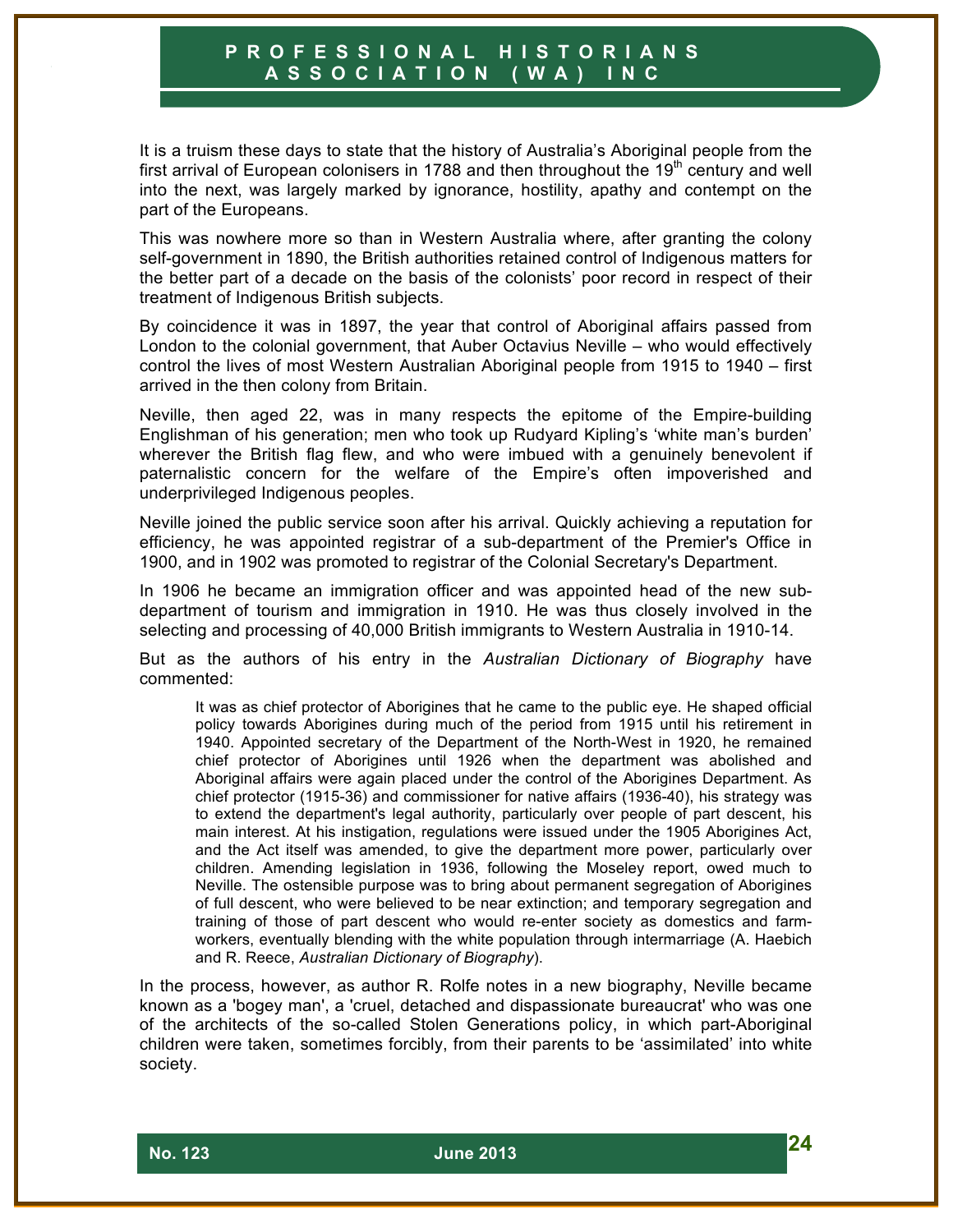It is this characterisation of Neville, constantly maintained as Rolfe says by 'all but a few commentators' which Rolfe is seeking to review. One commentator who has taken a more perceptive and fair-minded view is the eminent Western Australian historian Professor Geoffrey Bolton, who stated in 1990, in a preface to an earlier biography of Neville, that:

It was among the ironies of Neville's situation as an Englishman abroad that he made his career in a settler-capitalist society where few of the locally bred politicians and public servants shared his vision of the responsibilities which the privileged of this world owed to the less fortunate. Consequently he spent the critical years of his career unappreciated, frustrated in his wider aims, his energies consumed by the slow years of manoeuvring and infighting in a parsimonious State public service (Preface, in Pat Jacobs, *Mister Neville: A Biography*, Fremantle Arts Centre Press, 1990, 14).

Likewise, said Bolton,

... when policies become unpopular with the passing of time, the verdict of history has sometimes blamed the bureaucrat rather than the politicians or the community whom both served (*ibid*., 13).

Such, he said, had been Neville's fate, but

... we should not allow Neville the symbol to colour our views of Neville in his own time and society. It is far too easy to appease Aboriginal oppression by casting blame on a safely dead past whose protagonists can no longer speak for themselves (*ibid*., 13-14).

Rolfe, however, goes far further than this, taking the position that Neville was actually 'a man of compassion, caring and sympathetic understanding towards the Aboriginal race.' To what extent this was actually the case readers will have to judge for themselves, but Rolfe certainly puts up an argument worthy of careful consideration.

*Peter Gifford MPHA*

#### ! **Book Launch -** *Bishops of Perth***:**



Inspired by the restoration and planned completion of St Mary's Cathedral on Victoria Square, in 2007 the Roman Catholic Archdiocese of Perth commissioned biographies of two of its former bishops, Bishop Martin Griver (1814-1886) and Archbishop Patrick Clune (1864-1935). Both men made significant contributions to the construction of the cathedral, Griver in the mid-1860s and Clune in the late 1920s. Included below is some brief biographical information on the two bishops along with the details of the combined launch of their biographies.

Bishop Griver. (Image provided by Odhran O'Brien.)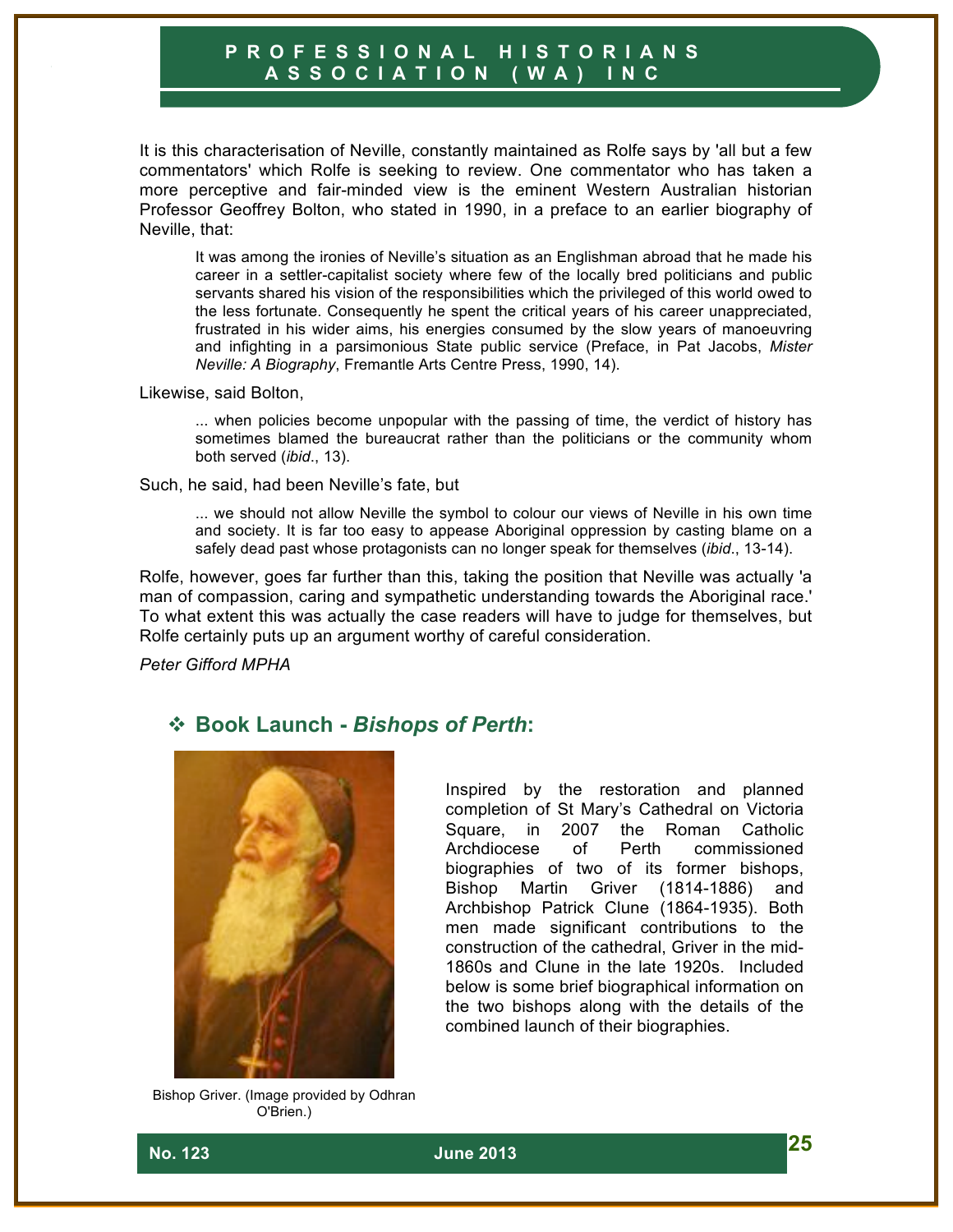*Martin Griver*: Born in the Catalonian city of Granollers in 1814, Martin left home at the age of fourteen to pursue seminary studies. He maintained a strong dedication to his vocation for the priesthood, despite delays in his ordination due the anti-clerical Spanish government ban on new priests in the 1830s. During this time he qualified as a doctor and surgeon. Once ordained, he volunteered for Western Australia and promised to consider becoming a Benedictine monk. At first he lived at the monastery of New Norcia. The young priest decided his strengths laid elsewhere and dedicated his early missionary life to tending the pastoral districts of Fremantle and Perth and travelling through the outback to visit isolated Catholic communities.

In 1859 he was appointed leader of the Catholic community and he subsequently built St Mary's Cathedral which was completed in 1865. He was made a bishop by Rome in 1869. He successfully governed the diocese of Perth for twenty-seven years and was responsible for the construction of many churches, schools and charitable facilities. He campaigned for denominational education, the rights of Aboriginal people, and better poor relief and treatment of convicts. His letters and other manuscripts give a unique insight to the harsh realities of colonial society, particularly for those on its fringe. His tenacity led him into many interesting situations including confrontation with Bishop John Brady, the first bishop of Perth, at the altar in St Patrick's church, Fremantle, being arrested as a suspected-spy during the Franco-Prussian War and giving the Last Rites to two of his brother bishops in Barcelona. He adamantly maintained during his career as bishop that the Church and government could and should work together in practical ways to provide social welfare. As a Spaniard he made a unique contribution to the predominantly Irish hierarchy of the Australian colonies. He shaped the Catholic Church in Western Australia and made a marked impression on the social landscape of the colony.



Bishop Clune. (Image provided by Odhran O'Brien.)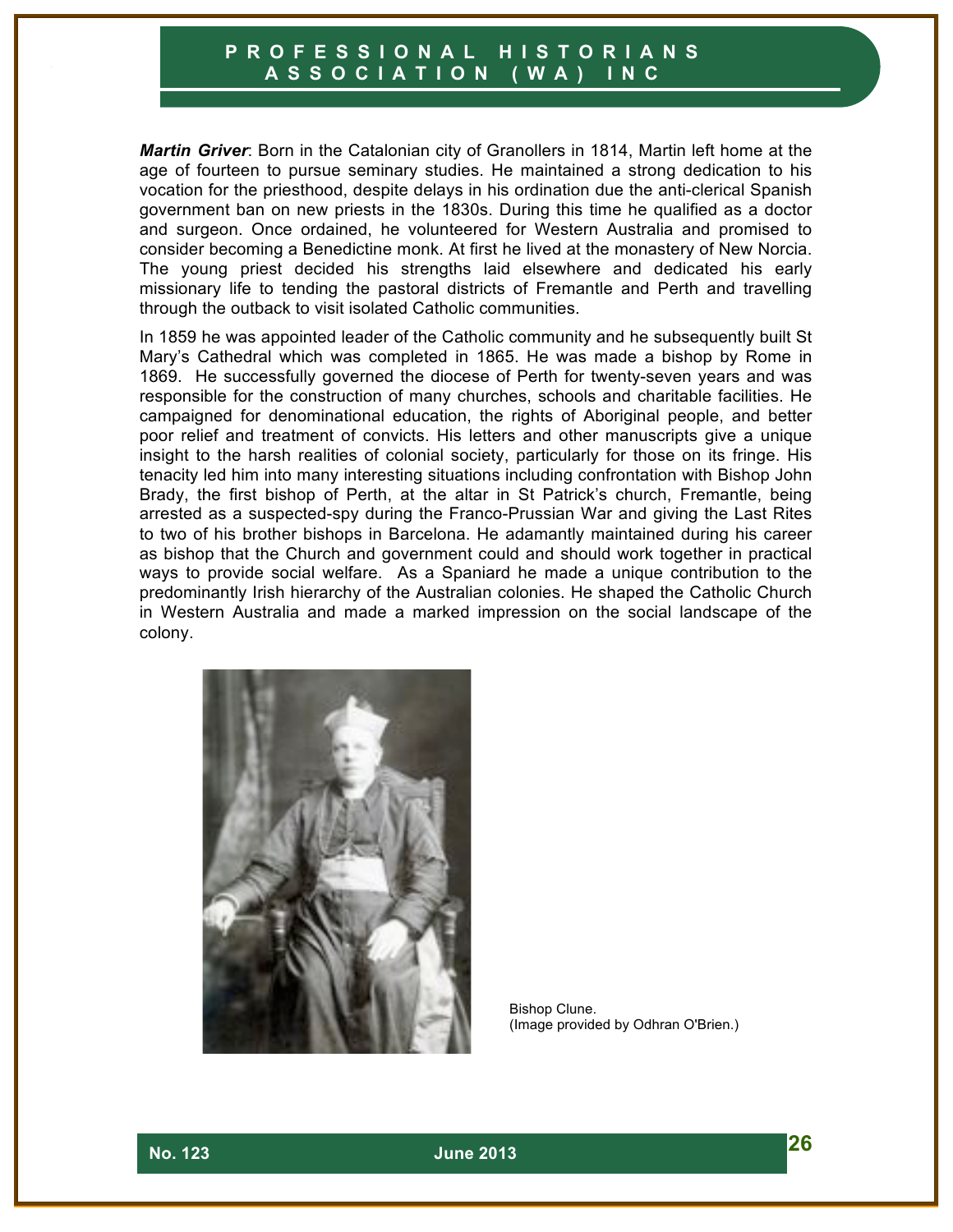*Patrick Clune*: Patrick Clune's life started as the son of a tenant farmer in County Clare, Ireland, in 1864 and ended as archbishop of Perth, Western Australia, in 1935. Shaped by social and religious changes remaking Ireland in the Victorian age, Clune sensed an early desire to become a priest and entered the missionary college of All Hallows, Dublin. On ordination in 1886 he was assigned to the diocese of Goulburn in New South Wales, working as a teacher at the diocesan college and on the staff of the cathedral parish. An insistent attraction to the religious life led him to resign from Goulburn and to join the Redemptorist Congregation. He returned to Europe to undergo a novitiate at Liverpool and spent the next five years as a mission priest much in demand in Ireland and England. He was among the pioneer Redemptorist community established in Perth in 1899. His magnetic personality and persuasive preaching made him something of a homiletic celebrity all over Western Australia, the rest of Australia and New Zealand in the first decade of the twentieth century. He found himself unexpectedly chosen by Rome as bishop of Perth in 1910 to rescue the diocese from a threatening financial cataclysm. Clune led the Catholic Church in Perth for a quarter of a century, presiding over a sometimes innovative development of pastoral, educational, health and socialwelfare infrastructure. Perth was promoted to archdiocesan status in 1913. The first half of a new cathedral was opened in 1930. Clune was that unusual phenomenon, an Irish Australian Catholic bishop with an enthusiasm for the British crown and empire, in stark contrast with his Melbourne colleague, Daniel Mannix, but he was also a moderate constitutional Irish nationalist who was embroiled in controversies arising from the first world war, the conscription debate and the Irish crisis. A builder bishop in Western Australia in the later phase of the global emigrant Irish 'spiritual empire', Clune worked – and succeeded – to promote the social harmony necessary for the progress of his people in an isolated and very British part of Australia.

#### *Launch Details*:

Reverend Dr Christopher Dowd OP's book on Archbishop Clune and Odhran O'Brien's book on Bishop Griver, both published by St Pauls Publications Australia, will be launched at St Mary's Cathedral by the Most Reverend Dr Timothy Costelloe SDB, Roman Catholic Archbishop of Perth, following a keynote presentation by Richard Offen, Executive Director of Heritage Perth.

*Date***:** 1 September 2013.

*Time***:** 2:15pm for a 2:30pm start.

*Venue***:** Parish Centre, St Mary's Cathedral.

*Parking***:** On site.

*RSVP to***:** booklaunch@outllook.com

Please join us for refreshments after the launch.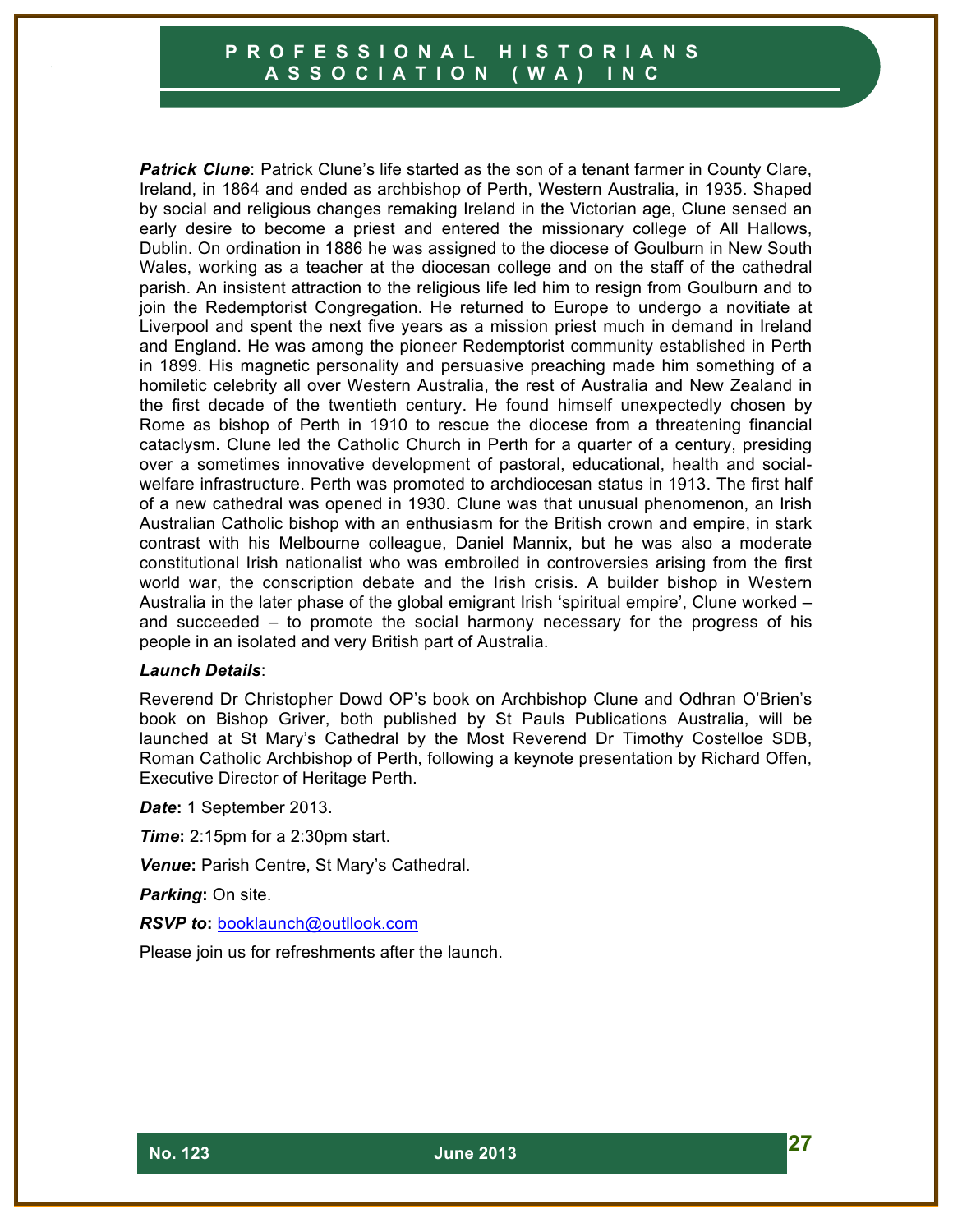# ! **Book Note - Andrea Wulf, The Brother's Garden:**

#### **Andrea Wulf,** *The Brother Gardeners: botany, Empire and the birth of an obsession***, London, Heinemann, 2008**

Partly biographical, Andrea Wulf's engagingly written work focuses, unusually for our days, on the efforts of individuals in bringing new plants to the attention of the gardening public. The story began early in the eighteenth century when Thomas Foxton, a nurseryman, daringly cross-pollinated a sweet william with a carnation, creating, Wulf claims, 'the world's first man-made hybrid.' Foxton, a God-fearing man, thought he had transgressed mightily by interfering with God's creation and lived thereafter in fear of hell-fire. By the end of the century such plant breeding was common, spurred by the introduction of thousands of species new to the British from their colonies.

I began reading this book because I am surrounded by trees and plants that I only vaguely recognise. The hedges are full of small plants that are unknown to me, the gardens drip with perfumed flowers (it is spring at the moment) whose names I don't know. Trees tower over me wherever I walk; at most I recall the names of three or four. Now I know they are not all natives.

Wulf's description of the changes that took place in the English landscape during the eighteenth century highlights the excitement of the Enlightenment years in London where, as she points out, the men who facilitated the exchange of plants were almost all members of the Royal Society, they had the money, or were local nurserymen, who had the expertise to grow the new plants. They were garden enthusiasts with an interest in the wider world.

Peter Collinson, a Quaker and a merchant who traded with the American colonies, began collecting seeds and dried specimens of American plants from any of his trading partners who would send them. He was put in touch with a Philadelphia farmer, John Bartram, also a Quaker, who was besotted with botany. Between them Bartram and Collinson repopulated the English gardening imagination with the lushness of the American scenery. Their extensive correspondence was published in 1992 allowing Wulf to trace meticulously the requests for seeds and plants, their treatment on board sailing vessels and their later success or failure rate in the English environment.

Maples, scarlet oaks, dogwoods, calmia and eastern hemlock trees were among the many imports. Suddenly the English autumn shone with colour. Large land-owners like the Dukes of Bedford, Norfolk and Richmond, the Earl of Jersey and Collinson's great friend, Robert James Petre, 'a universal lover of plants', planned and planted their parks, before Capability Brown came along, with trees from the American forests. Many of their plantings survive today. Moreover, not all this traffic was one-way. The American colonies gained the chestnut (originally from eastern Europe), hollies, yews and box trees among others, although all took a while to acclimatise.

Other individuals mentioned in this story include Carl Linnaeus, whose method of plant classification was at first derided by the English who wanted to stick to their own idiosyncratic methods, but was taken up with enthusiasm by the American botanists who recognised its elegant simplicity; Philip Miller, who was head gardener at the Chelsea Physic Garden where he wrote the first widely published book about gardening, eventually translated into several languages, and Joseph Banks, who became chief of all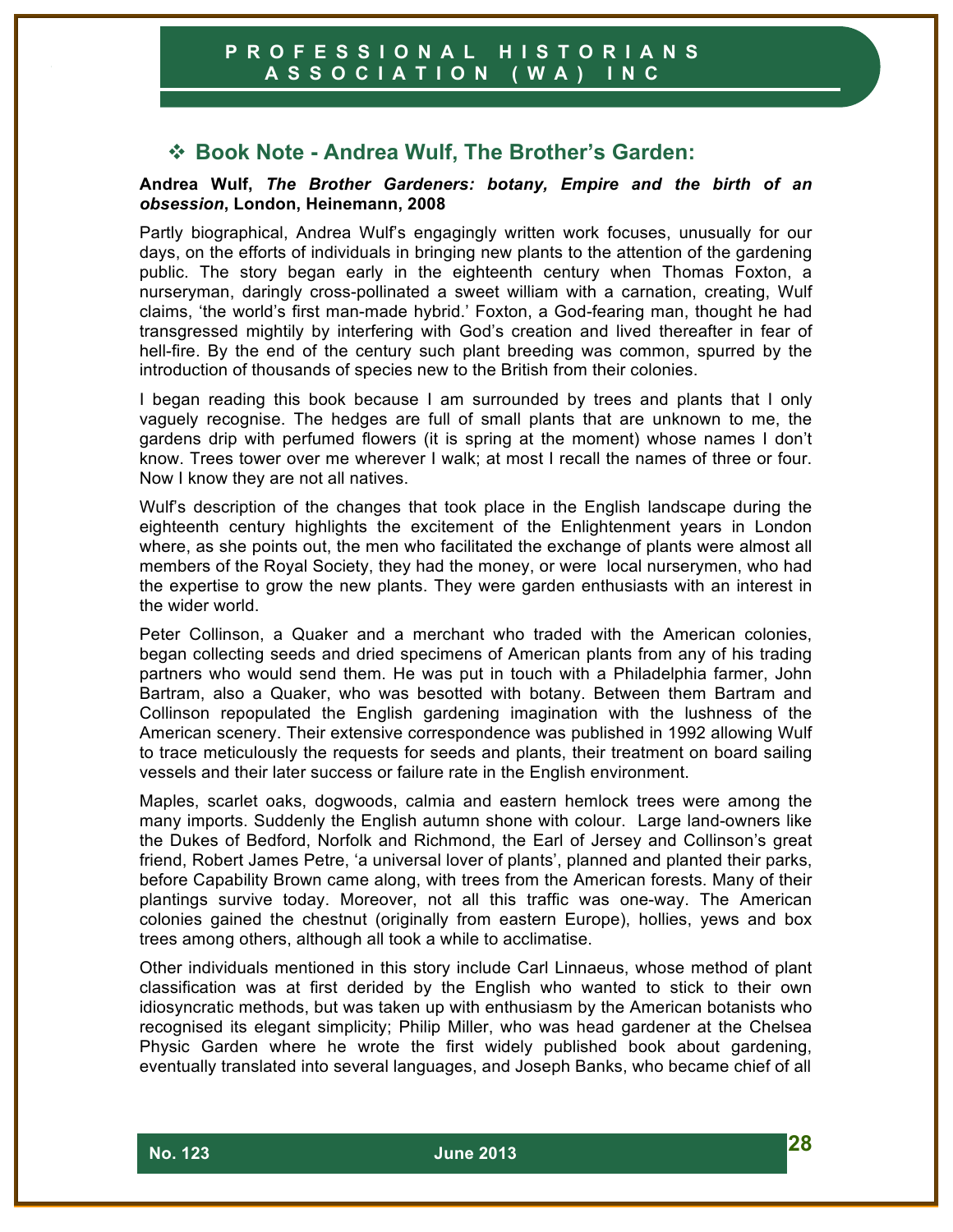the Enlightened English botanists. As we know, he accompanied Cook on his Endeavour voyage, bringing with him a Linnaeus disciple, Daniel Solander. Their taste and enthusiasm for new botanical specimens seemed insatiable. Banks became the nominal head of Kew Gardens in 1773, transforming it into the 'world's largest botanical collection'. He was also president of the Royal Society from 1778. Not surprisingly he was able both to persuade collectors to send plant materials to Kew and colonial governments to accept plants which might prove commercially productive in their worlds. No longer esteemed merely for their beauty, by the end of the century plants were being measured for the good they might bring mankind.

There is a downside to this story which is not assayed by Wulf. The enthusiasm of the Enlightenment botanists is at least partly responsible for some of the tragedies the Australian environment has suffered as a result of introduced species. Australian-based botanists, eager to share the richness of the newly explored southern continent, sent the Australian eucalypt to travel the world. It has been planted in Italian marshes to control malaria, and along the fringes of the Sahara to halt the sand dunes, as well as in China and Portugal to supply timber or for other, apparently, fine reasons. Such plantings today are not always recognised as being for the good of mankind since the eucalypt can easily smother local flora. Nor were all imports from the Americas good for English gardens. The rhododendron is often regarded as a weed. Andrea Wulf stays safely in the eighteenth century. Her book is a well-researched readable paean of praise for the early botanists and their organising and collecting abilities.

*Michal Bosworth MPHA (Retired)*

## ! **Book Note - Eric Mjöberg,** *Among Wild Animals and People in Australia:*

*Among Wild Animals and People in Australia (Bland Vilda Djur och Folk i Australien)* **by Eric Mjöberg, translated by Margareta Luotsinen and Kim Akerman. Hesperian Press, Carlisle (WA), 2012. Casebound, dust jacket, 362 pages, illustrated, ISBN 978-0-85905-507-9, RRP \$95.00.**

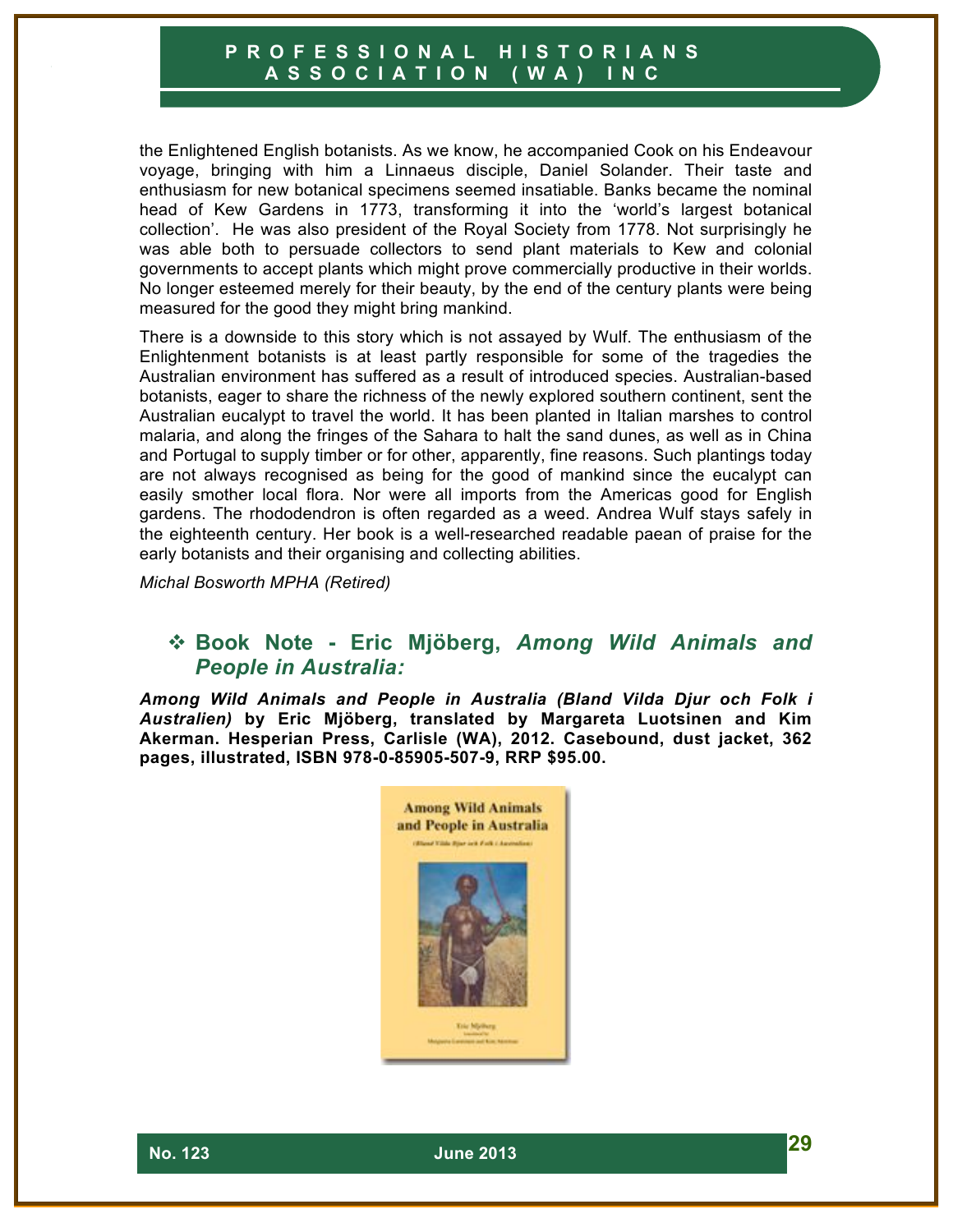This long-awaited translation of Mjöberg's 1915 work is the ninth volume of the Western Australian Explorers' Diaries Project series produced by Hesperian Press. It fits into that series because Mjöberg's diary, as well as being a chronicle of his expedition, holds a lot of new information gleaned during his time in the Kimberley.

Most of the volume (pages 48 to 312) relates to the Kimberley.

The rest covers preparation for the expedition, voyages, a visit to Queensland rainforest, and the expedition results. The last two pages contain maps – 'Overland Routes travelled by the 1st Swedish Scientific Expedition' and 'Eric Mjöberg's trip through the St George Ranges. February 1911'. Footnotes added during the translation and editing supplement the few written by the author. Most give current identification for species, with the botanical ones owing much to generous input from Tim Willing of Broome. Other footnotes add details taken from Mjöberg's notebooks, journal or field notes. The volume is far more detailed than is suggested by the main index, which is for the original pagination (shown in the text in bold type inside square brackets). A separate index, prepared by Alex George and Tim Willing, lists plant names. Some of the shortcomings in the main index can be offset by checking the list of captions to plates and figures (pages 332 to 339).

The synopsis (pages xvi to xvii) describes four routes traversed by the Mjöberg expedition between October 1910 and August 1911. The first is a round trip from Derby, north-easterly, as far as the Isdell River. That trip is mentioned only on page 267 [421]. The second is from Derby, along the Fitzroy River to Noonkanbah Station, with excursions to Mt Anderson, the Grant Range, the Edgar Range, and Fitzroy Crossing. The third route takes in the St George Range, Noonkanbah and the adjacent Cherrabun Station, and the return to Derby. The last one is a boat trip to Broome, followed by excursions in and around that town.

Mjöberg was in his late twenties when he came to Australia. He had worked in the entomology department of the Swedish Museum of Natural History each summer after 1903 and had recently received his PhD in entomology. He is described as a biologist in the synopsis, which lists his main companions on the expedition as an ethnographer, an ornithologist, and a taxidermist. As the diarist, Mjöberg wrote descriptive passages about the people, plants, animals, insects and other things he saw. He was fascinated by the natural history but was not impressed by the 'tiresome climate' or the 'unbalanced, reprehensible diet'. He looked down on the men he labelled 'bushmen' and concluded 'that usually less stable individuals are recruited to people the north'. Those individuals were all from the European population. He was even less taken with 'the Australian Negroes' and the Asians.

Frank Hann, by comparison, received nothing but praise. His exploration and mapping warrant praise but some of Mjöberg's other remarks should be treated with caution. If Hann did immortalise some of Derby's barmaids by naming features after them, Mjöberg was wrong in thinking that Mt Elizabeth came by its name that way. Hann named it after his mother. Where Mjöberg obtained his information about Hann is unknown but he seems to have viewed Hann as a kindred spirit when it came to the collection of Aboriginal remains. Unlike Mjöberg, Hann neither collected nor removed skeletal material. But his apparent willingness to do so, in the interest of science, made him unpopular in some quarters.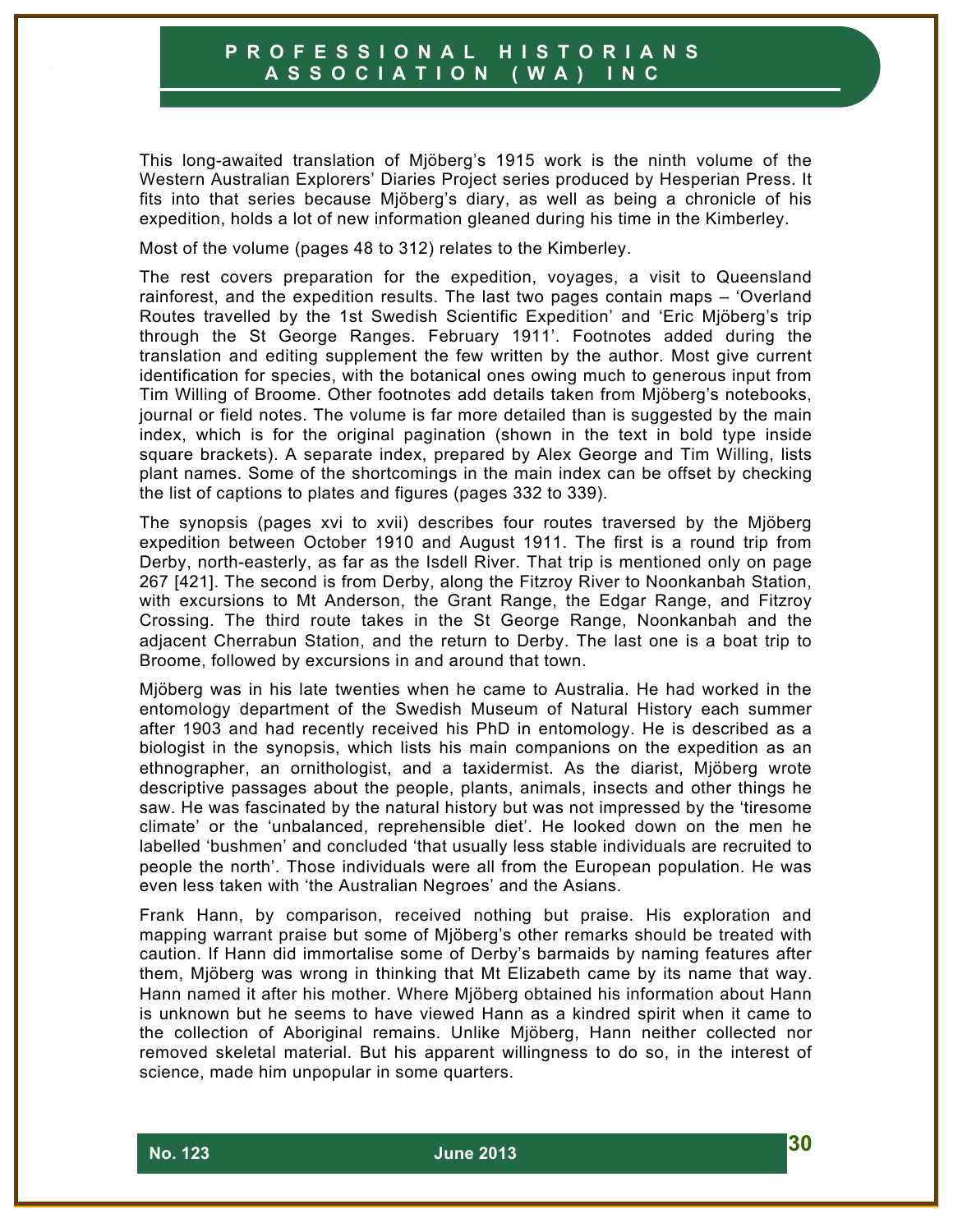By the time Mjöberg set out from Derby – page 72 [112] of the book – I felt ambivalent about his writing. He told how 'a bullock wagon pulled by a long span, packed high with all sorts of boxes and chests, meandered away from the outer post of civilization, to be buried for more than half a year in the inaccessible interior'. Inaccessible interior? As Mjöberg noted several pages later, their bullock driver ("Bullocky" Johnson) had recently blazed a road from Yeeda Station, through the King Leopold Ranges, to Isdell Station. Johnson took the expedition along a much easier road than that one. But, meandering from station to station along the Fitzroy River road, 'his impertinence went too far' and Mjöberg dismissed him near Mt Wynne. That ruckus resulted in 'nine days of involuntary camping' and contributed to the first five weeks of Mjöberg's time in the 'inaccessible interior' being spent on or close to the road between Derby and Noonkanbah Station. Meanwhile, the ornithologist and the ethnographer had branched off and gone south of the Fitzroy at the invitation of a station owner.

Mjöberg's writing resonates with the mixture of arrogance, naivety and wonder with which he viewed the Kimberley. There are no dry descriptions of flora, fauna or landscape. Lively anecdotes tell of encounters and incidents. Photographs and sketches are plentiful. Comments from or about local residents embellish the personal observations. Some text and photographs are, however, unsettling.

For several months from 1 December, Noonkanbah was the expedition's base. It was there that Mjöberg obtained his 'first anthropological material' – by taking an Aboriginal skeleton from a platform in a tree. Then, at a burial cave on Skeleton Hill, he 'dug out layer after layer' of bones and skulls, where 'generations of aborigines lay buried'. He claimed to be the first white man to have 'disturbed the peace of these natural crypts'. On the way back to camp, he laughed inwardly as he walked behind Aboriginal men he had tricked into 'carrying the remains of their dead comrades'. He was aware that 'a law had already been passed by the government, that under no circumstances were whole skeletons of the black aboriginals, or parts thereof, permitted to be taken out of the country'. Undeterred by that, he used bluster, threats and subterfuge to get away with six skeletons. In 2005, those remains were repatriated.

The value of Mjöberg's book lies primarily in its 230 images and its recording of flora, fauna and ethnography. He wrote up his encounters with Aboriginal people and he provided informative descriptions of some of their customs. His narrative reads as an adventure story or, as he terms it, a 'travelogue' in which he braves the hazards of the 'inaccessible interior' to chase or shoot the prey from which his party collected about 300 bird skins and 50 animal skins. Those collections were made around Derby (October 1910 and April/May 1911), along the Fitzroy River and in the adjacent ranges (November 1910 to March 1911), around Broome, and, with the assistance of Hugh D Norman's schooner *Ena*, between Broome and the Eighty Mile Beach (April to August 1911). Mjöberg wrote next to nothing about his colleagues' trips to Mowla Bluff Station and the Edgar Range, the Isdell River, Sunday Island, Meda Station, and Beagle Bay.

*Cathie Clement MPHA*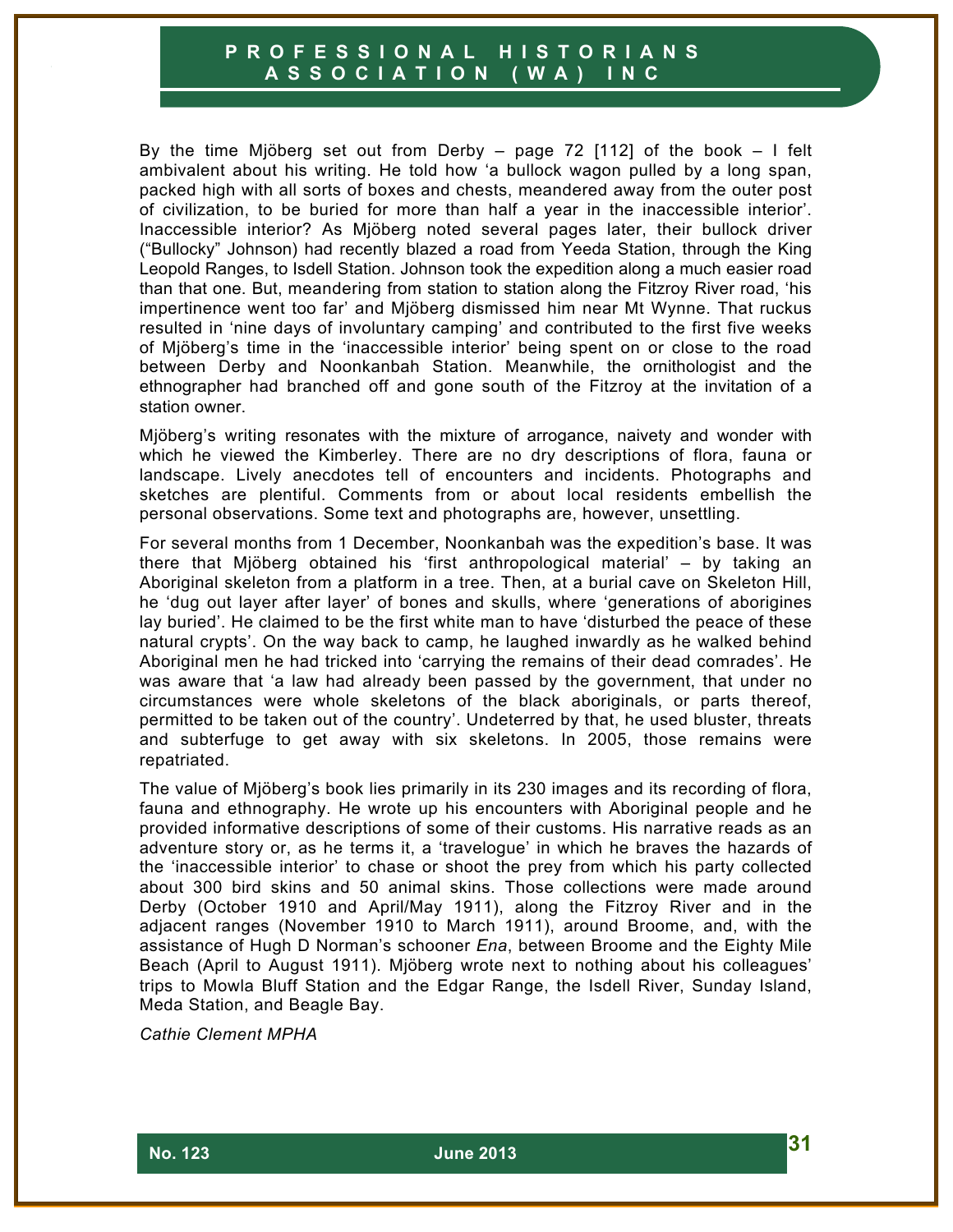# ! **Book Note - Kevin Gomm, Red Sun on the Kangaroo Paw:**

*Red Sun On The Kangaroo Paw : Japanese Air Raids And Attacks On Western Australia During World War II* **by Kevin Gomm. Helvetica Publishing, Perth, 2009, 3rd Edition, 2012. Soft cover, A4, 310 pages, illustrated, portraits, maps, ISBN 978 0 9782231 11, RRP \$40 (or \$49.99 if postage is required).**



Revised and reprinted as a 70th Anniversary 1942-2012 Commemorative Edition, this book includes photographs, eye-witness accounts, newspaper articles, descriptions, and technical information. The author notes that his 'study concerning Japanese air raids is constant and ongoing'. Research of that sort inevitably reveals holes in earlier work and it is good that errors detected in the previous editions of the book have been corrected. Unfortunately, as is often the case in coverage of WA's wartime events, others have been missed. Some of those errors clearly derive from the sources used to compile *Red*  Sun and some seem to come from the compilation process.

Kevin Gomm is a history enthusiast who specialises in WA's World War II history and heritage. The strength of his book is in its encyclopaedic content and its state-wide coverage. A chronology (pages 304-305) shows the raids beginning at Wyndham and Broome (3.3.1942). Those that followed were at Broome and Derby (20.3.1942); Wyndham (23.3.1942); Port Hedland (30.7.1942 & 17.8.1942); Broome (27.8.1942); Exmouth Gulf (20.5.1943, 21.5.1943 & 22.5.1943); Broome and Port Hedland (16.8.1943); Onslow (15.9.1943); Exmouth Gulf (16.9.1943); and then Kalumburu (27.9.1943, the last WA air raid). The Wyndham chapter expands on the chronology, starting on 20 February 1942 with the bombing and strafing of M.V. *Koolama*, which was heading for Wyndham. That attack was the first to affect WA.

A key point in *Red Sun On The Kangaroo Paw* is that WA towns were the target of more air strikes than those located elsewhere in Australia. A total of 16 strikes killed more than 85 people and damaged airfields, aircraft, and fuel dumps. Most of the dead were Dutch East Indies refugees killed when nine Japanese fighter planes strafed fifteen flying boats moored in Roebuck Bay for refuelling.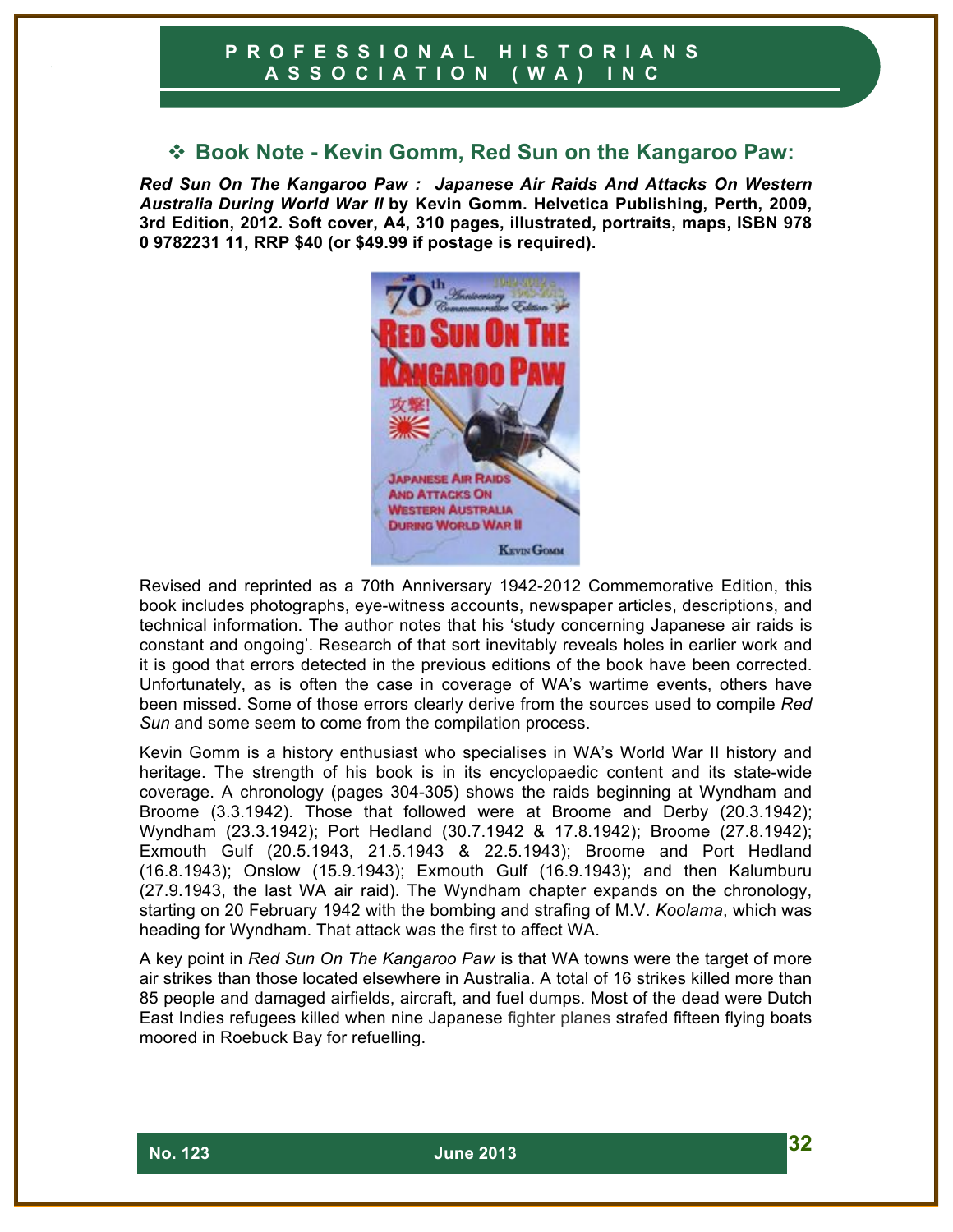In the book, the chapters are presented place by place, in more or less the sequence of the air strikes. Wyndham is followed by Broome, Derby, Port Hedland, Onslow, Exmouth Gulf, and Kalumburu (18 months after the first strike). Later chapters cover Port Gregory (a submarine attack), 'Naval Operations', Corunna Downs (a secret airbase for long range aircraft), 'Local Defences' and 'Other Raids on Australia' (a new chapter written for this edition).

Helpful sketch plans in some chapters show the positions of airstrips and towns, and the path by which the aircraft approached. Samples can be seen online at Digger Press (formerly Helvetica Publishing). There is also a map on the inside back cover of the book showing the Allied Theatre Boundaries on 2 July 1942.

*Red Sun On The Kangaroo Paw* is available from outlets that include the Royal Western Australian Historical Society, the State Library Bookshop (Perth), Boffins, and *Kimberley Bookshop* (Broome). If ordering direct from the author, send a \$49.99 cheque or money order to Kevin Gomm at PO Box 2186, High Wycombe, WA 6057.

*Cathie Clement MPHA*

#### ! **Call for Papers - Museums Australia WA State Conference:**

Our annual State Conference will be held at the University of Notre Dame, Fremantle. The Museums Australia WA State Conference is attended by museum practitioners, curators, administrators, public programme staff, researchers, teachers, historians, consultants, local studies librarians, archivists, conservators, community arts practitioners, artists and interested stakeholders from all levels of government and the corporate sector.

This year we focus on the museum as public space: issues involved with the creation of an enticing, user-friendly and informative environment, enabling tangible connections between audience and collection. Those issues impacting on the visitor experience can include the following:

1. Accessibility Breaking down barriers; online communications; public programming; the museum's identity and marketing; audience expectations – mobile information, selfservice and family friendly environments

2. Relevance Collaboration, partnerships and community contexts; programme content; knowing audiences; the museum as facilitator – a place for sharing information

3. Presentation & Planning Aesthetics; design; exhibition development; developing active event driven energy; using new technology

4. Authenticity Curatorship, research and the integrity of content; developing powerful stories; the museum as authority; excellence; expertise; educational imperatives and popular culture

Participants can deliver a paper, conduct a workshop, present a case study, facilitate or participate in a panel discussion, or organise a tour. We encourage a range of creative and innovative presentations for consideration.

For further information contact rosemary.fitzgerald@museum.wa.gov.au.

**Submissions must be received by Monday 8 July 2013.**

 **No. 123 June 2013 33**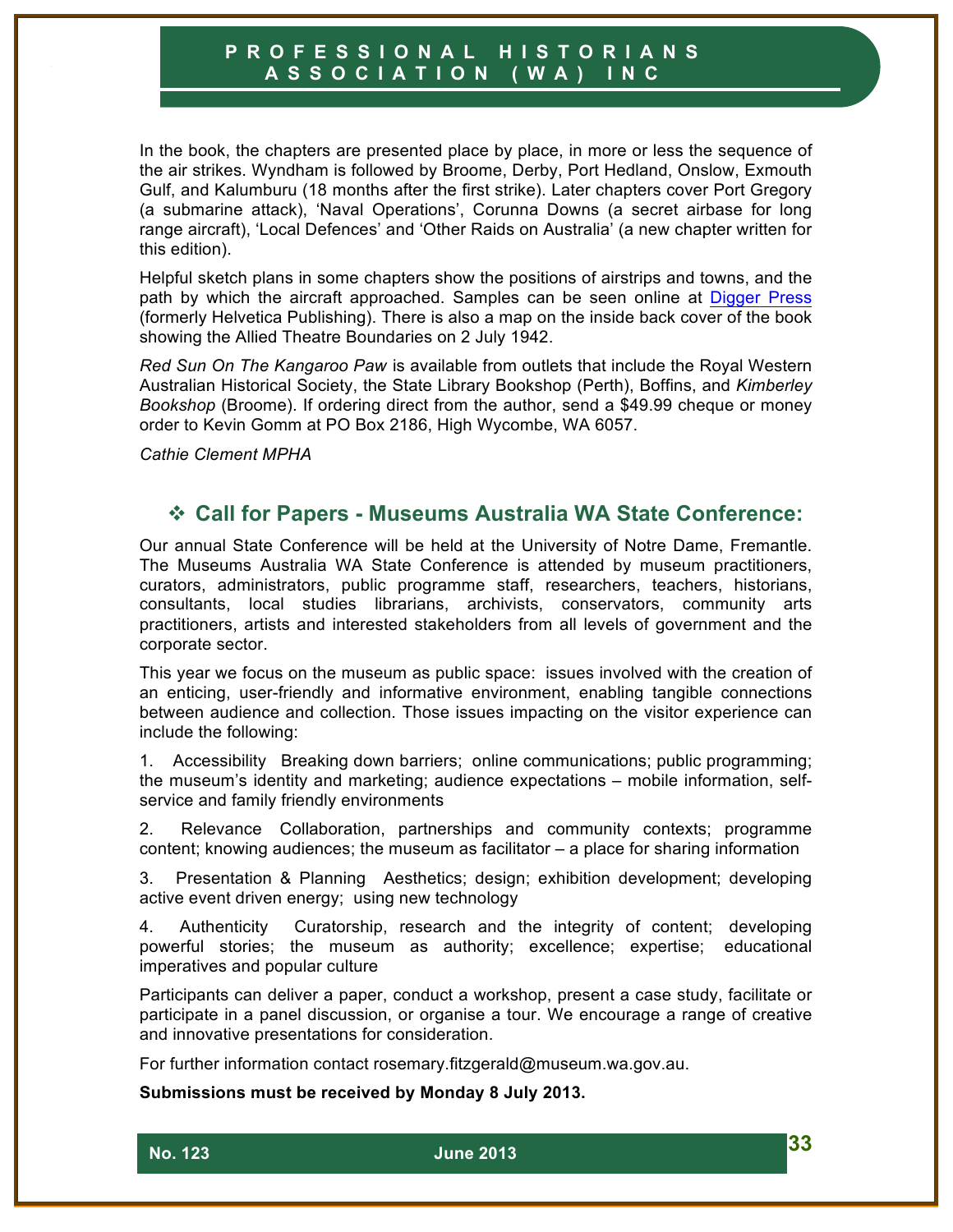# ! **Events and items of interest:**

#### **AUSTRALIAN SOCIETY OF ARCHIVISTS & NATIONAL ARCHIVES OF AUSTRALIA**

Members are invited to register for Archival Digitisation (Adv) Workshop to be presented in Perth by the Australian Society of Archivists on Tuesday 2 July.

Archival Digitisation (Advanced)

#### **Tuesday 2 July 2013 - 9.00am – 5.00pm**

National Archives of Australia, 384 Berwick Street, East Victoria Park, Perth

This full-day workshop is at an advanced level and geared to professional archivists. It explores the complexity and challenges of this developing field and extends the basic process knowledge of the previous course. See attachments for full details.

Registration: https://www.archivists.org.au/events/f/Event/29/ <https://www.archivists.org.au/events/f/Event/29/>

# The Royal Western Australian Historical Society (Inc.) **State History Conference of Affiliated Societies 2013** Hosted by Bunbury Historical Society

#### **6 - 8 September 2013, Koombana Bay Sailing Club, Bunbury**

Full details of Conference available at:

http://bunburyhistoricalsociety.com.au/

#### **HISTORY COUNCIL OF WA**

#### **Event: IS DIGITISATION IS THE DEATH OF HISTORY?**

**Monday 29 July 6:30pm - 8pm** 

#### **Curtin University, Case study room 210.104 and Foyer 210**

**For the motion:** Meg Travers (State Records Office, Western Australia) and Lise Summers (Curtin University Department of Information Studies and President of History Council of Western Australia)

**Against the motion:** David Fricker (National Archives of Australia) and Andrew S. Bowman (State Library of Western Australia)

**Adjudicator**: Bobbie Oliver (Curtin University Department of Social Sciences and International Studies)

**MC:** Kathryn Greenhill (Curtin University Department of Information Studies)

We hope that you can join us.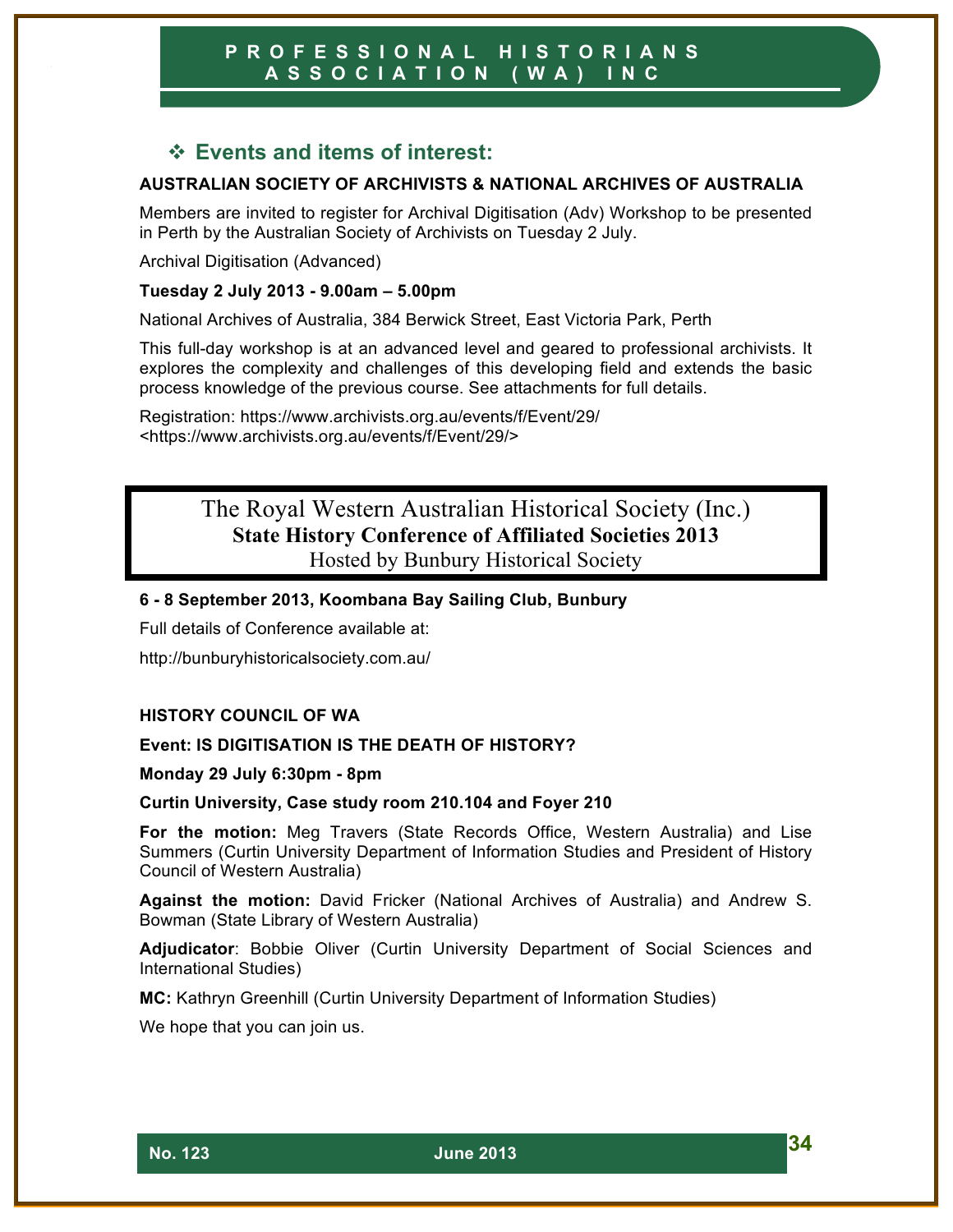#### **JOHN CURTIN PRIME MINISTERIAL LIBRARY**

The John Curtin Prime Ministerial Library *Information Update* is now available for viewing here.

#### **JCPM LIBRARY LECTURE**

Professor Jeanette Hacket, Vice-Chancellor, Curtin University takes pleasure in inviting you to the 2013 JCPML Anniversary Lecture to be delivered by Chief Justice, High Court of Australia, Robert French

Robert French was appointed Chief Justice of the High Court of Australia in 2008. In 2012 he was made a Companion in the Order of Australia and Fellow of the Academy of Social Science in Australia.

**Date: Thursday 18 July 2013 Time: 4.00pm – 5.00pm Venue: Tim Winton Lecture Theatre, Building 213, Room 104, Curtin University, Kent Street, Bentley WA. The lecture will be followed by light refreshments. RSVP: Monday 8 July 2013 (acceptances only) Telephone: +618 9266 4912 or Email: library-events@curtin.edu.au**

Free parking is available in Car Park D3, except disabled or reserved bays. Enter via the main entrance on Kent Street and follow the signs. If you have any special requirements please advise us. See disability.curtin.edu.au for more information.

## ! **Next Newsletter Deadline:**

We encourage members to submit articles about their current projects or reviews of recent histories for inclusion in the PHA (WA) Newsletter. Copy for the next newsletter is due by the **first week of October 2013** and can be sent to the editor Malcolm Allbrook at malcolm@allbrookjebb.com.au.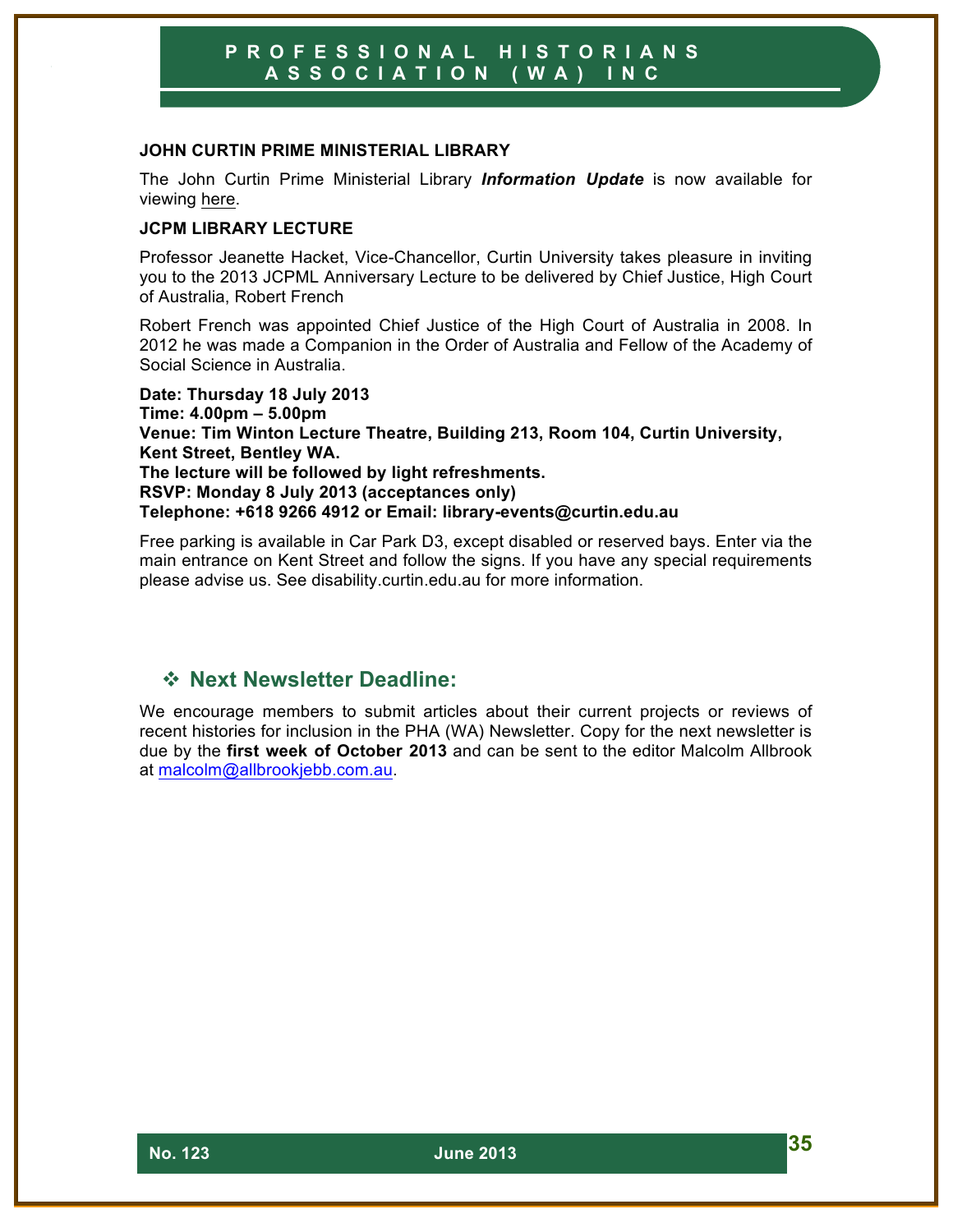# ! **PHA (WA) Management Committee 2012-2013:**

President Kris Bizzaca Vice-President Jennifer Weir Secretary **Heather Campbell** Treasurer **Bill Reynolds** Membership Secretary **Lenore Layman** Committee Members **Prue Griffin** 

Peter Gifford Margaret Hamilton Sue Graham-Taylor Ann Hunter

ACPHA Representative **Jennifer Weir** 

#### **Sub-Committees 2012-2013:**

| Rules & Incorporation                | Kris Bizzaca (convener), Jennifer Weir                |
|--------------------------------------|-------------------------------------------------------|
| <b>Promotions &amp; Publications</b> | Sue Graham-Taylor, Ann Hunter                         |
| Newsletter Editor                    | Malcolm Allbrook                                      |
| Credentials                          | Lenore Layman, Robin Chinnery (co-opted)              |
| <b>Commissioned History</b>          | Prue Griffin (convener), Peter Gifford, Jennifer Weir |

#### **Annual Membership Fees as from 1 July 2013:**

| <b>Professional Historian</b>      | \$75 |
|------------------------------------|------|
| Professional Historian (Retired)   | \$40 |
| Professional Historian (Associate) | \$60 |
| Graduate Historian                 | \$40 |
| <b>Historical Researcher</b>       | \$40 |
| Joining fee                        | \$30 |

#### **Further information:**

Membership applications, the Rules of the Association, the Register of Consultants, and advice regarding consultancy fees are available on request to the Secretary, PHA (WA) Inc., GPO Box 8381, Perth Business Centre, Perth WA 6849.

Members of PHA (WA) adhere to the Code of Ethics and Professional Standards endorsed by the Australian Council of Professional Historians in August 2001.

© Professional Historians Association (WA) Inc.

**This newsletter is copyright. Apart from any fair dealing permitted by the Copyright Act, no part may be reproduced without prior permission from PHA (WA).**